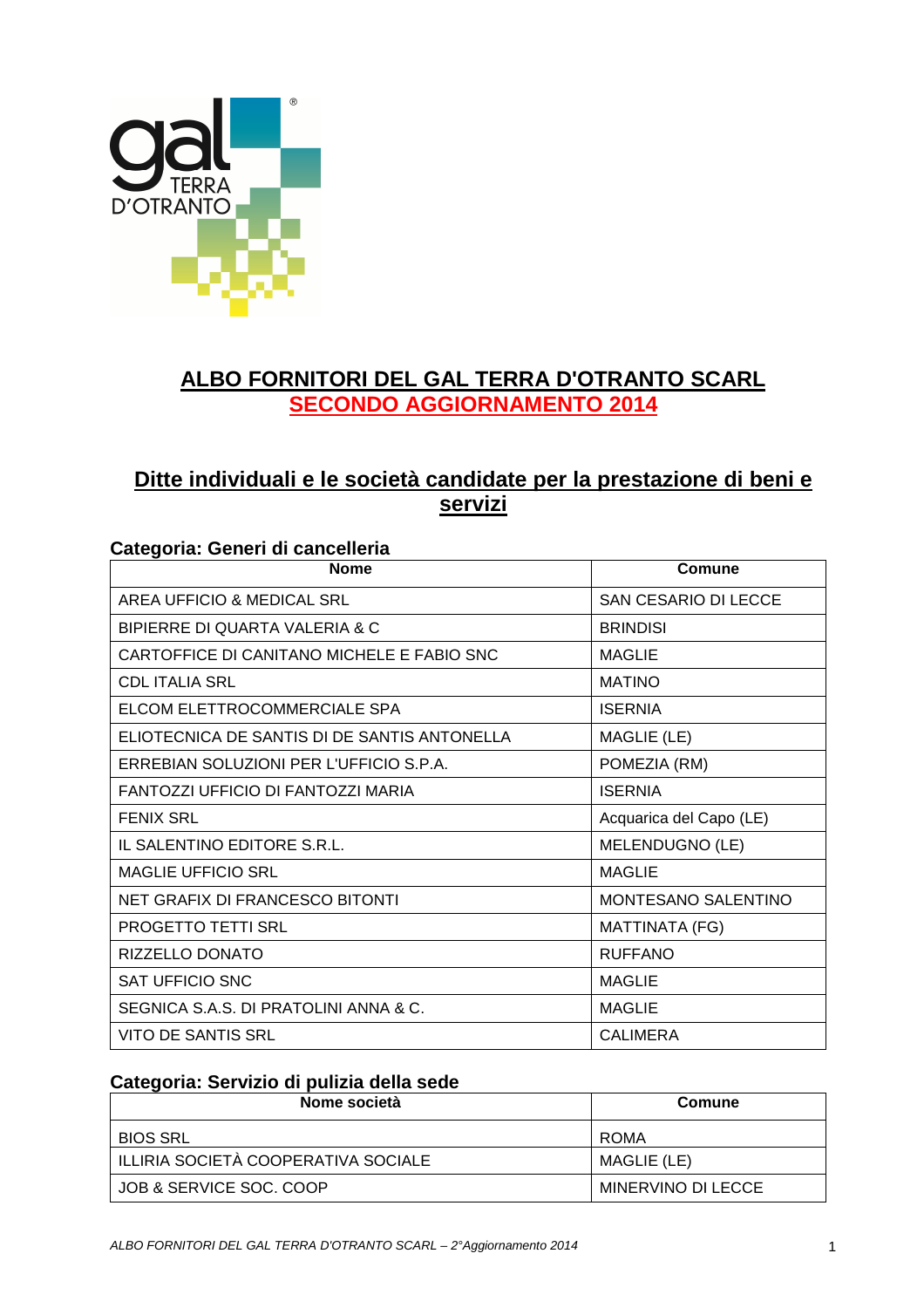| LA LUCENTE SPA                  | <b>BARI</b>            |
|---------------------------------|------------------------|
| LA RAPIDA SRL                   | <b>MATINO</b>          |
| <b>MA.RO.' DI MELILEO MARTA</b> | <b>TAURISANO</b>       |
| <b>MGM MULTISERVICE</b>         | POGGIARDO (LE)         |
| <b>MGM SERVICE ARL</b>          | <b>POGGIARDO</b>       |
| PULISERVICE DI MERICO GIULIANO  | <b>CAMPI SALENTINA</b> |
| SAIL SERVICE SRL                | <b>SAN CASSIANO</b>    |

### **Categoria: Fornitura di libri, riviste, giornali e pubblicazioni di vario genere**

| <b>NOME SOCIETÀ</b>                        | <b>COMUNE</b>        |
|--------------------------------------------|----------------------|
| AGENZIA PUZZLE DI ALESSIO ANNAMARIA        | MONTALBO UFFUGO (CS) |
| ASSOCIAZIONE TEATRO SOLATIA                | <b>SPECCHIA</b>      |
| CARTOFFICE DI CANITANO MICHELE E FABIO SNC | <b>MAGLIE</b>        |
| <b>CLEMENTI EDITORE SRL</b>                | <b>PARMA</b>         |
| EMMEVENT DI MANOLO ZAMBINI                 | <b>LECCE</b>         |
| GIOFFREDA S.N.C.                           | <b>MAGLIE</b>        |
| IL SALENTINO EDITORE S.R.L.                | MELENDUGNO (LE)      |
| INDUSTRIA GRAFICA EDITORIALE GERCAP SRL    | <b>FOGGIA</b>        |
| PIETRO MANNI SRL                           | SAN CESARIO DI LECCE |
| SOS ADVERTISING SNC                        | <b>MAGLIE</b>        |
| TIBER SPA                                  | <b>BRESCIA</b>       |
| TRASSINI PRINTING SRL S.U.                 | <b>MILANO</b>        |
| <b>VERNALEONE &amp; PARTNERS</b>           | <b>LECCE</b>         |
| YELLOW MULTIGRAFICA - DIGITAL PRINTING     | <b>MAGLIE</b>        |

### **Categoria: Arredi per ufficio**

| <b>Nome</b>                                  | Comune                  |
|----------------------------------------------|-------------------------|
| ALBERTO SANTORO SRL                          | <b>BARI</b>             |
| AR.CO. SRL                                   | <b>LECCE</b>            |
| AREA UFFICIO & MEDICAL SRL                   | SAN CESARIO DI LECCE    |
| BIPIERRE DI QUARTA VALERIA & C               | <b>BRINDISI</b>         |
| CARTOFFICE DI CANITANO MICHELE E FABIO SNC   | <b>MAGLIE</b>           |
| CDL ITALIA SRL                               | <b>MATINO</b>           |
| CENTRO DIDATTICO NUOVA PUGLIA SNC            | <b>LECCE</b>            |
| E.R. LINEE DI ARREDAMENTO UFFICIO            | <b>LECCE</b>            |
| ELCOM ELETTROCOMMERCIALE SPA                 | <b>ISERNIA</b>          |
| ELIOTECNICA DE SANTIS DI DE SANTIS ANTONELLA | MAGLIE (LE)             |
| ERREBIAN SOLUZIONI PER L'UFFICIO S.P.A.      | POMEZIA (RM)            |
| FANTOZZI UFFICIO DI FANTOZZI MARIA           | <b>ISERNIA</b>          |
| <b>FENIX SRL</b>                             | ACQUARICA DEL CAPO (LE) |
| <b>FOINIKOS SAS</b>                          | <b>SAN CASSIANO</b>     |
| INARKSTUDIO S.R.L.                           | <b>LECCE</b>            |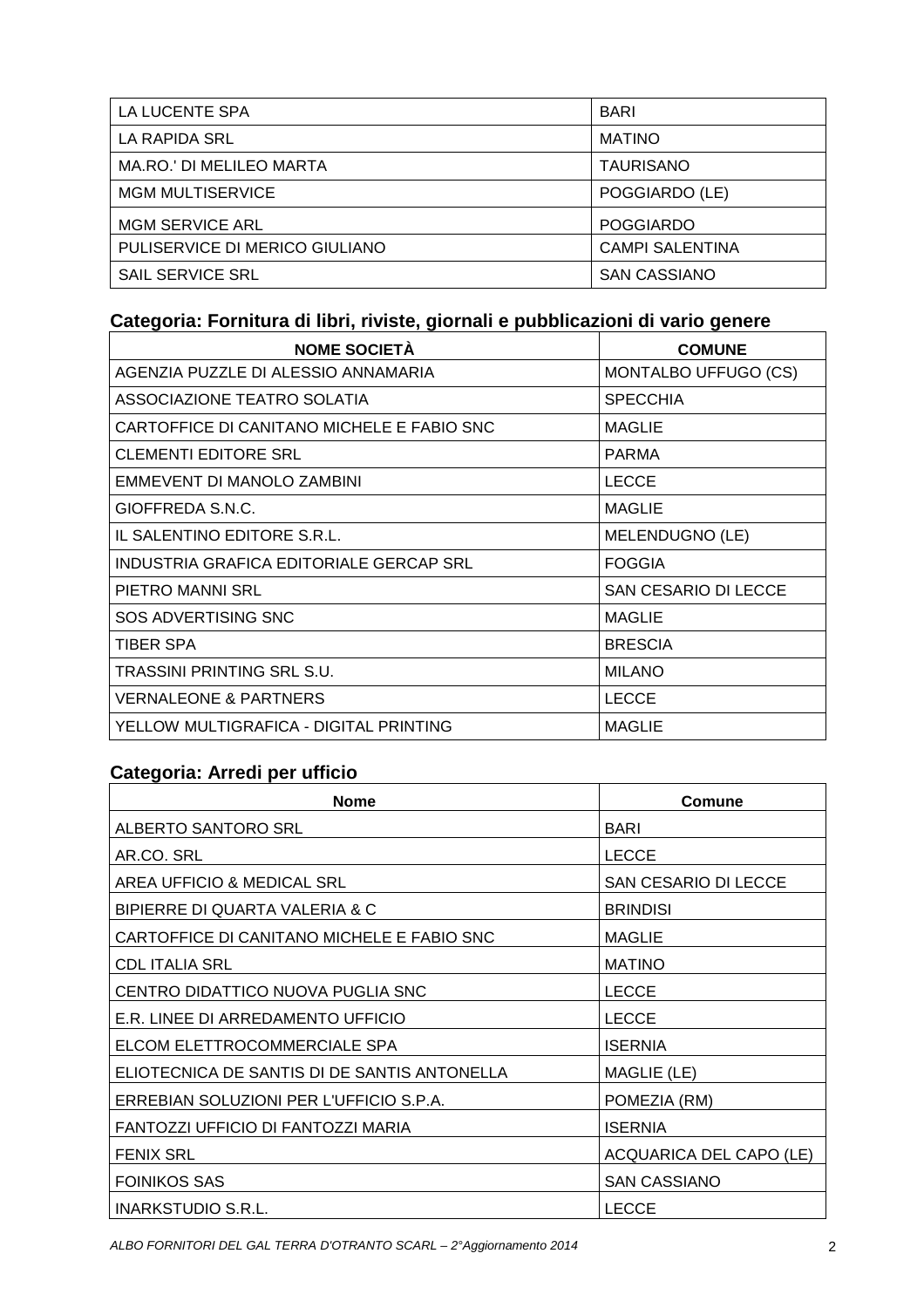| <b>MAGLIE UFFICIO SRL</b>                      | <b>MAGLIE</b>              |
|------------------------------------------------|----------------------------|
| NERO' DESIG DI CARRA RAFFAELLA                 | MARTANO (LE)               |
| NET GRAFIX DI FRANCESCO BITONTI                | <b>MONTESANO SALENTINO</b> |
| PIPPOONLINE SRL                                | <b>ACQUARICA DEL CAPO</b>  |
| RIZZELLO DONATO                                | <b>RUFFANO</b>             |
| SAT UFFICIO SNC                                | <b>MAGLIE</b>              |
| <b>SISTEC SRL</b>                              | <b>MOLFETTA</b>            |
| STYLE & ARREDO DI LA VOLPE CARMELO & C. S.R.L. | SAN GIORGIO JONICO (TA)    |
| <b>VITO DE SANTIS SRL</b>                      | <b>CALIMERA</b>            |

# **Categoria: Hardware e software**

| <b>Nome</b>                                  | <b>Comune</b>             |
|----------------------------------------------|---------------------------|
| <b>ALIAS INFORMATICA SRL</b>                 | <b>PRESICCE</b>           |
| AREA UFFICIO & MEDICAL SRL                   | SAN CESARIO DI LECCE      |
| BIPIERRE DI QUARTA VALERIA & C               | <b>BRINDISI</b>           |
| CARTOFFICE DI CANITANO MICHELE E FABIO SNC   | <b>MAGLIE</b>             |
| <b>CDL ITALIA SRL</b>                        | <b>MATINO</b>             |
| DYRECTA DI GALLIANO & C. SNC                 | CONVERSANO (BA)           |
| E.R. LINEE DI ARREDAMENTO UFFICIO            | <b>LECCE</b>              |
| <b>EADE SRL</b>                              | <b>ROMA</b>               |
| ELCOM ELETTROCOMMERCIALE SPA                 | <b>ISERNIA</b>            |
| <b>E-LINKING ON LINE SYSTEM SRL</b>          | CAMERINO (MC)             |
| ELIOTECNICA DE SANTIS DI DE SANTIS ANTONELLA | MAGLIE (LE)               |
| ELLE B. S. DI LUIGI STIFANI                  | OTRANTO (LE)              |
| ERREBIAN SOLUZIONI PER L'UFFICIO S.P.A.      | POMEZIA (RM)              |
| ERREBIAN SOLUZIONI PER L'UFFICIO S.P.A.      | POMEZIA (RM)              |
| EUROPROJECT CONSULTING                       | <b>SAVONA</b>             |
| FANTOZZI UFFICIO DI FANTOZZI MARIA           | <b>ISERNIA</b>            |
| <b>FOUR TOURISM SRL</b>                      | <b>TORINO</b>             |
| JJ S.R.L.                                    | <b>SURBO</b>              |
| LINKS MANAGEMENT ADN TECHNOLOGY S.P.A.       | <b>LECCE</b>              |
| <b>MAGLIE UFFICIO SRL</b>                    | <b>MAGLIE</b>             |
| <b>MARCONI PUBBLICITA' S.R.L.</b>            | <b>MAGLIE</b>             |
| <b>MEETWEB SRL</b>                           | <b>NAPOLI</b>             |
| <b>NET GRAFIX DI FRANCESCO BITONTI</b>       | MONTESANO SALENTINO       |
| PIPPOONLINE SRL                              | <b>ACQUARICA DEL CAPO</b> |
| PROGETTI DI IMPRESA SRL                      | <b>MODENA</b>             |
| RIZZELLO DONATO                              | <b>RUFFANO</b>            |
| <b>SAT UFFICIO SNC</b>                       | <b>MAGLIE</b>             |
| SCIROCCO MULTIMEDIA S.R.L.                   | <b>LECCE</b>              |
| SCIROCCOMEDIA S.R.L.                         | <b>LECCE</b>              |
|                                              |                           |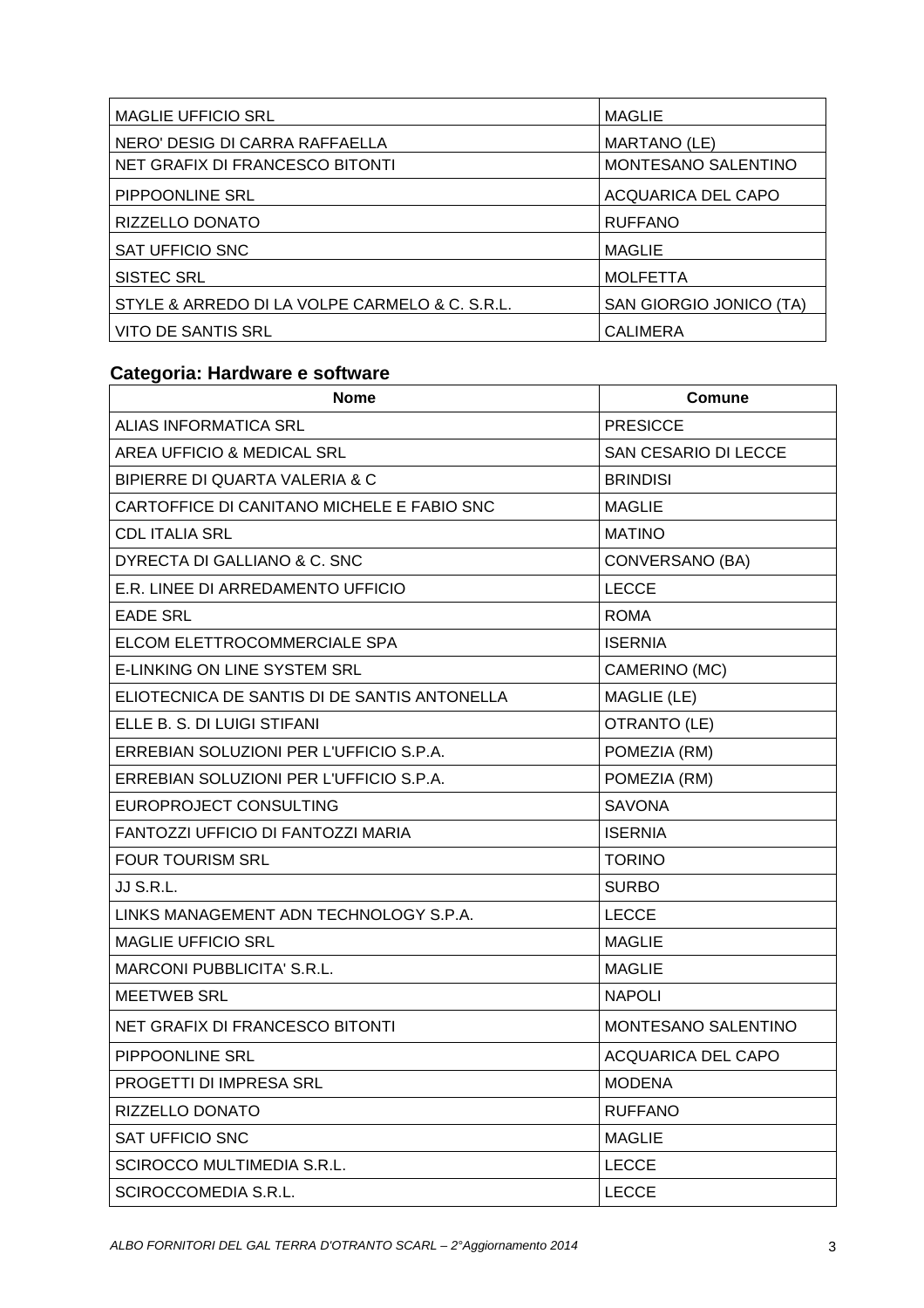| SISTEC SRL         | <b>MOLFETTA</b> |
|--------------------|-----------------|
| VITO DE SANTIS SRL | <b>CALIMERA</b> |

# **Categoria: Impianti e attrezzature antincendio con garanzia di manutenzione.**

| <b>Nome</b>                            | Comune                  |
|----------------------------------------|-------------------------|
| CO.GE.QU. S.R.L.U.                     | MONTERONI DI LECCE (LE) |
| <b>COSTRUZIONI &amp; IMPIANTI SARL</b> | Poggiardo (LE)          |
| Ditta RESTA LUIGI srl                  | Soleto (LE)             |
| <b>ITC PROJECT S.R.L.</b>              | NOLA (NA)               |
| <b>MAGLIOZZI GROUP SRL</b>             | <b>NAPOLI</b>           |
| <b>MELORIO IMPIANTISTICA SRL</b>       | <b>LECCE</b>            |
| SOCIETÀ COOPERATIVA IMPIANTI           | <b>MELISSANO</b>        |
| VITO DE FLORIO                         | <b>BRINDISI</b>         |

#### **Categoria: Ideazione e produzione materiale informativo.**

| <b>Nome</b>                                  | Comune                         |
|----------------------------------------------|--------------------------------|
| AGENZIA PUZZLE DI ALESSIO ANNAMARIA          | MONTALBO UFFUGO (CS)           |
| <b>AGRIPLAN SRL</b>                          | <b>BARI</b>                    |
| <b>ALIAS INFORMATICA SRL</b>                 | <b>PRESICCE</b>                |
| ALLSTAND UP DI DE GIORGI FRANCESCO           | <b>SALVE</b>                   |
| ARKGEO EENGINEERING SRL                      | MAGLIE (LE)                    |
| ASSOCIAZIONE TEATRO SOLATIA                  | <b>SPECCHIA</b>                |
| AUS COMUNICAZIONE DI ADELE URSO              | <b>LECCE</b>                   |
| <b>BAMAKO' SRL</b>                           | <b>LECCE</b>                   |
| <b>BEE PHOTO SAS</b>                         | LIZZANELLO FRAZ. MERINE        |
| BIG BANG DI NOTARO PAOLO SALVATORE & C SNC   | <b>LECCE</b>                   |
| <b>CLEMENTI EDITORE SRL</b>                  | <b>PARMA</b>                   |
| CONSORZIO AMBIENTE E SICUREZZA -LECCE        | <b>LECCE</b>                   |
| <b>COOPERATIVA HYDRA</b>                     | <b>LECCE</b>                   |
| <b>COTUP SRL</b>                             | <b>BARI</b>                    |
| D'CÒ SRL                                     | <b>LECCE</b>                   |
| DIECIQUATTRO SOC. COOP.                      | <b>LECCE</b>                   |
| ELIOTECNICA DE SANTIS DI DE SANTIS ANTONELLA | MAGLIE (LE)                    |
| EMMEVENT DI MANOLO ZAMBINI                   | <b>LECCE</b>                   |
| EUROPROJECT CONSULTING                       | <b>SAVONA</b>                  |
| EVENTI DI CARMINE NOTARO                     | <b>LECCE</b>                   |
| <b>FENIX SRL</b>                             | <b>ACQUARICA DEL CAPO (LE)</b> |
| <b>GESTINPOS SRL</b>                         | <b>COPERTINO</b>               |
| GIANET MEDIA DI GIANNETTA FRANCESCO          | OTRANTO (LE)                   |
| GIOFFREDA S.N.C.                             | <b>MAGLIE</b>                  |
| <b>GMA STUDIO SRL</b>                        | FASANO (BR)                    |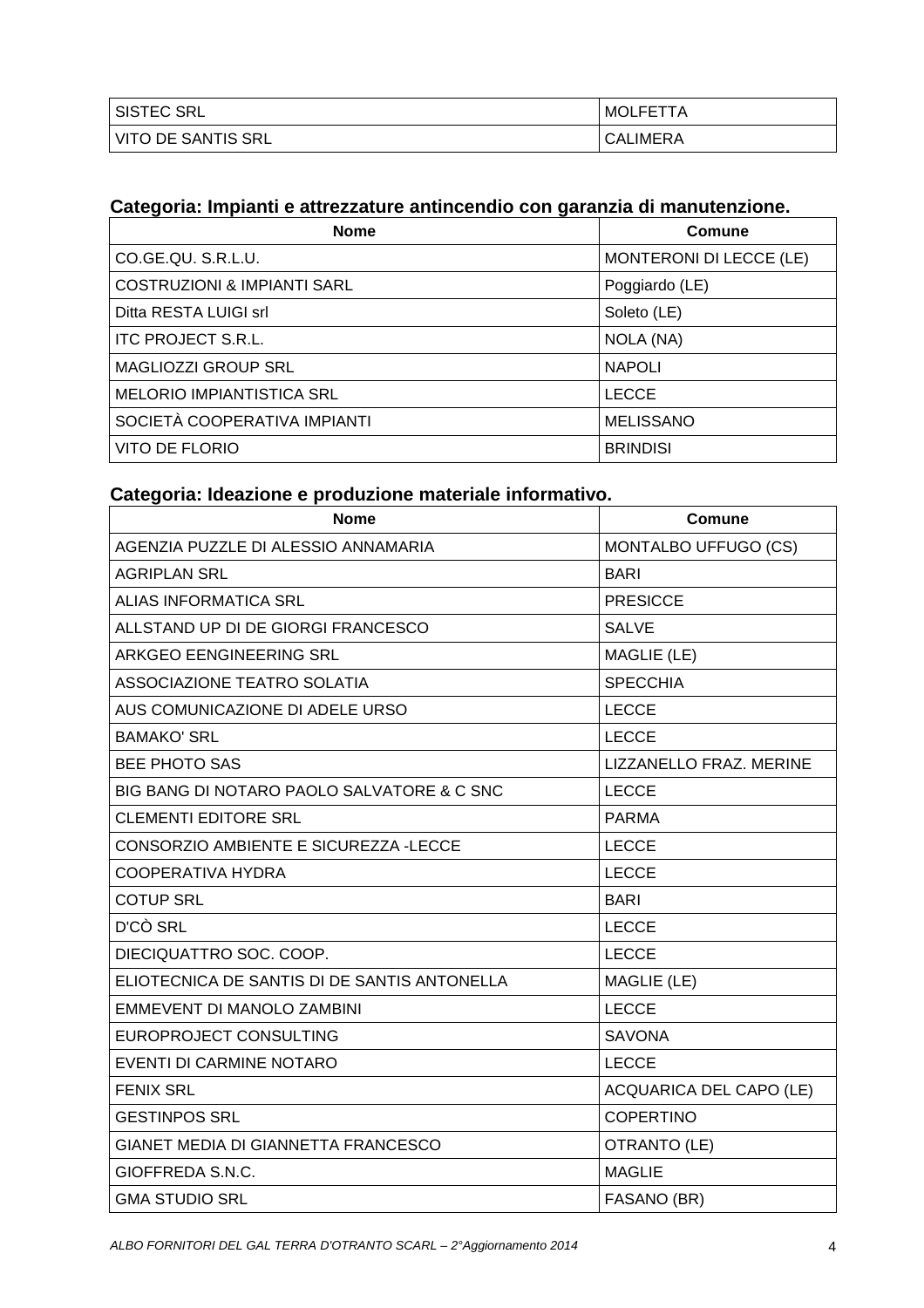| GRUPPO DI RICERCA DEDALOS SOC. COOP                                        | <b>POGGIARDO</b>         |
|----------------------------------------------------------------------------|--------------------------|
| <b>IGP SRL</b>                                                             | BARI                     |
| IL SALENTINO EDITORE S.R.L.                                                | MELENDUGNO (LE)          |
| <b>INARKSTUDIO S.R.L.</b>                                                  | <b>LECCE</b>             |
| <b>INCIMA SRL</b>                                                          | <b>LECCE</b>             |
| JJ S.R.L.                                                                  | <b>SURBO</b>             |
| LA NOTIZIA DI CESARE VERNALEONE                                            | <b>LECCE</b>             |
| <b>MARCONI PUBBLICITA' S.R.L.</b>                                          | <b>MAGLIE</b>            |
| <b>MEDIA E COMUNICAZIONE SRL</b>                                           | <b>LECCE</b>             |
| <b>MIULLI ASSOCIATI SAS</b>                                                | SAN FERDINANDO DI PUGLIA |
| <b>ORIONE SRL</b>                                                          | <b>MAGLIE</b>            |
| P&F BRANDING COMMUNICATION SRL                                             | <b>POGGIARDO</b>         |
| PIETRO MANNI SRL                                                           | SAN CESARIO DI LECCE     |
| PIPPOONLINE SRL                                                            | ACQUARICA DEL CAPO       |
| <b>PLANSUD SRL</b>                                                         | <b>AVELLINO</b>          |
| ROMA MULTISERVIZI SRL                                                      | <b>LECCE</b>             |
| SALENTO CONGRESSUALE - CONSORZIO                                           | <b>LECCE</b>             |
| SCIROCCOMEDIA S.R.L.                                                       | <b>LECCE</b>             |
| SEGNICA S.A.S. DI PRATOLINI ANNA & C.                                      | <b>MAGLIE</b>            |
| SOS ADVERTISING SNC                                                        | <b>MAGLIE</b>            |
| TELENORBA SPA                                                              | CONVERSANO (BA)          |
| TERRA SOC. COOP. PER I BENI E LE ATTIVITÀ CULTURALI E<br><b>AMBIENTALI</b> | <b>LECCE</b>             |
| TIBER SPA                                                                  | <b>BRESCIA</b>           |
| TRASSINI PRINTING SRL S.U.                                                 | <b>MILANO</b>            |
| <b>VERNALEONE &amp; PARTNERS</b>                                           | <b>LECCE</b>             |
| WEMAKE VIDEO DI FUSCO DANIELE                                              | <b>SURBO</b>             |
| <b>WHY.COM SRL</b>                                                         | <b>LECCE</b>             |
| YELLOW MULTIGRAFICA - DIGITAL PRINTING                                     | <b>MAGLIE</b>            |
| ZAPPATORE ASSOCIATI DI ZAPPATORE GIUSEPPINA ASSUNTA I                      | <b>POGGIARDO</b>         |

# **Categoria: Servizio di tipografia**

| <b>Nome</b>                                  | Comune          |
|----------------------------------------------|-----------------|
| ART SERVICE S.A.S. DI ZACHEO PIERPAOLO & C.  | SPONGANO (LE)   |
| ASSOCIAZIONE TEATRO SOLATIA                  | <b>SPECCHIA</b> |
| D'CÒ SRL                                     | <b>LECCE</b>    |
| <b>EDITRICE SALENTINA SRL</b>                | <b>GALATINA</b> |
| ELIOTECNICA DE SANTIS DI DE SANTIS ANTONELLA | MAGLIE (LE)     |
| EMMEVENT DI MANOLO ZAMBINI                   | <b>LECCE</b>    |
| GIOFFREDA S.N.C.                             | <b>MAGLIE</b>   |
| IL SALENTINO EDITORE S.R.L.                  | MELENDUGNO (LE) |
| INDUSTRIA GRAFICA EDITORIALE GERCAP SRL      | <b>FOGGIA</b>   |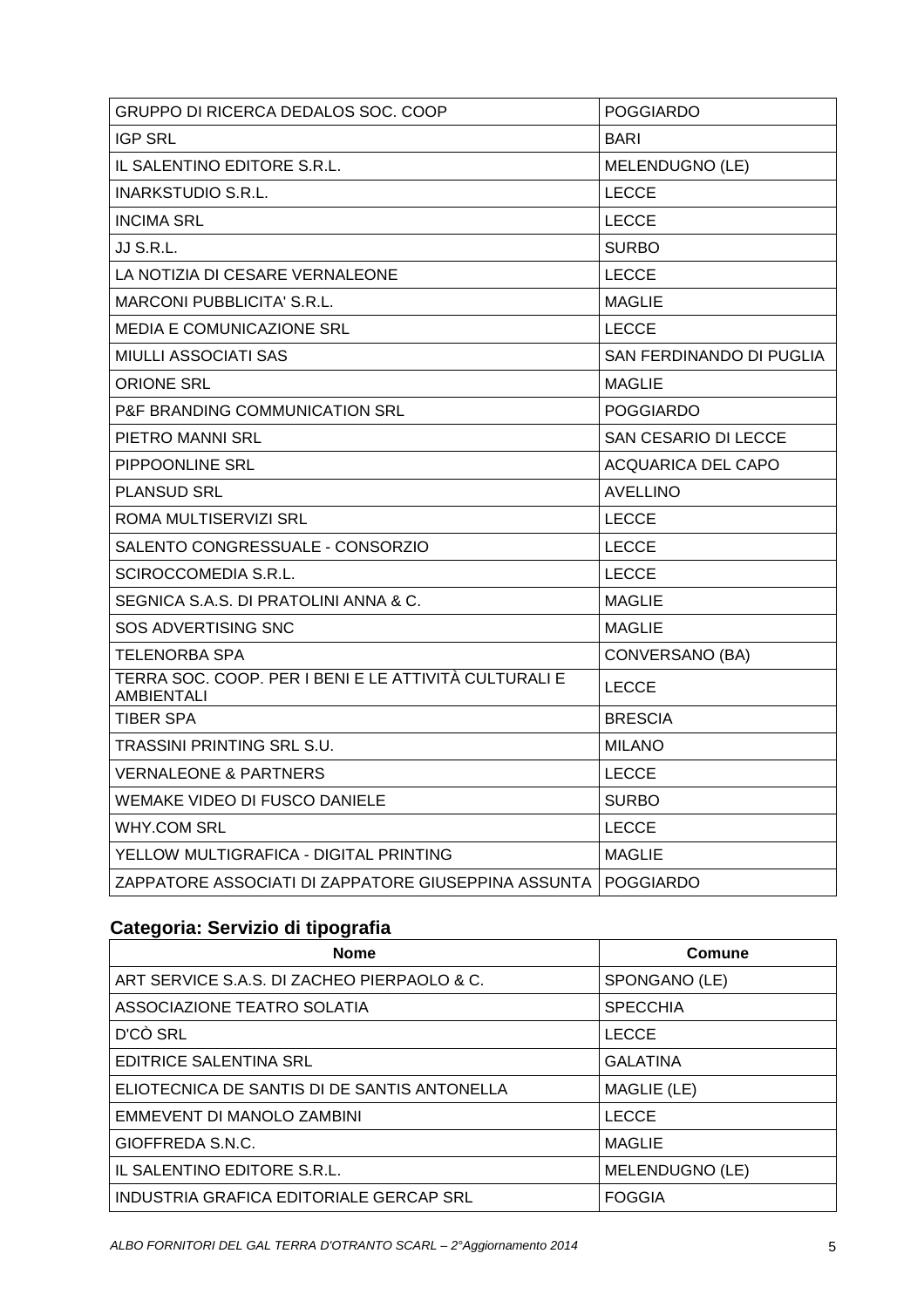| JOB & SERVICE SOC. COOP                | MINERVINO DI LECCE       |
|----------------------------------------|--------------------------|
| LA NOTIZIA DI CESARE VERNALEONE        | <b>LECCE</b>             |
| <b>MIULLI ASSOCIATI SAS</b>            | SAN FERDINANDO DI PUGLIA |
| <b>ORIONE SRL</b>                      | <b>MAGLIE</b>            |
| PIPPOONLINE Srl                        | ACQUARICA DEL CAPO       |
| SEGNICA S.A.S. DI PRATOLINI ANNA & C.  | <b>MAGLIE</b>            |
| SOS ADVERTISING SNC                    | <b>MAGLIE</b>            |
| TIBER SPA                              | <b>BRESCIA</b>           |
| TRASSINI PRINTING SRL S.U.             | <b>MILANO</b>            |
| <b>VERNALEONE &amp; PARTNERS</b>       | <b>LECCE</b>             |
| <b>VITO DE SANTIS SRL</b>              | <b>CALIMERA</b>          |
| YELLOW MULTIGRAFICA - DIGITAL PRINTING | <b>MAGLIE</b>            |
| ZAGES DI ZAPPATORE GIOVANNI            | <b>POGGIARDO</b>         |

#### **Categoria: Servizi di consulenza, studi, ricerca, indagini e rilevazioni**

| Nome società                                     | <b>Comune</b>                  |
|--------------------------------------------------|--------------------------------|
| <b>AGRIPLAN SRL</b>                              | <b>BARI</b>                    |
| ALIMENTA S.R.L.                                  | <b>BOLOGNA</b>                 |
| ARKGEO EENGINEERING SRL                          | MAGLIE (LE)                    |
| ASSOCIAZIONE TEATRO SOLATIA                      | <b>SPECCHIA</b>                |
| CAMERA WORK SPA                                  | JESI (AN)                      |
| <b>CLEMENTI EDITORE SRL</b>                      | <b>PARMA</b>                   |
| <b>CONFARTIGIANATO IMPRESE LECCE</b>             | <b>LECCE</b>                   |
| <b>CONFARTIGIANATO IMPRESE LECCE</b>             | <b>LECCE</b>                   |
| CONSORZIO AMBIENTE E SICUREZZA -LECCE            | <b>LECCE</b>                   |
| CONSORZIO SERVIZI ARTIGIANI LECCESI              | <b>LECCE</b>                   |
| COOPERATIVA HYDRA                                | <b>LECCE</b>                   |
| <b>COTUP SRL</b>                                 | <b>BARI</b>                    |
| <b>DELOITTE &amp; TOUCHE SPA</b>                 | <b>MILANO</b>                  |
| EMMEVENT DI MANOLO ZAMBINI                       | <b>LECCE</b>                   |
| EUROPROJECT CONSULTING                           | <b>SAVONA</b>                  |
| <b>FOUR TOURISM SRL</b>                          | <b>TORINO</b>                  |
| <b>GIANET MEDIA DI GIANNETTA FRANCESCO</b>       | OTRANTO (LE)                   |
| GRUPPO DI RICERCA DEDALOS SOC. COOP              | <b>POGGIARDO</b>               |
| <b>IISS OTRANTO</b>                              | <b>OTRANTO</b>                 |
| <b>INARKSTUDIO S.R.L.</b>                        | <b>LECCE</b>                   |
| <b>INFORMA SRL</b>                               | <b>ROMA</b>                    |
| <b>INNOVA SRL</b>                                | SAN SALVATORE TELESINO<br>(BN) |
| ISTITUTO TECNICO ECONOMICO ITS "CEZZI DE CASTRO" | <b>MAGLIE</b>                  |
| LA NOTIZIA DI CESARE VERNALEONE                  | <b>LECCE</b>                   |
| <b>MIULLI ASSOCIATI SAS</b>                      | SAN FERDINANDO DI PUGLIA       |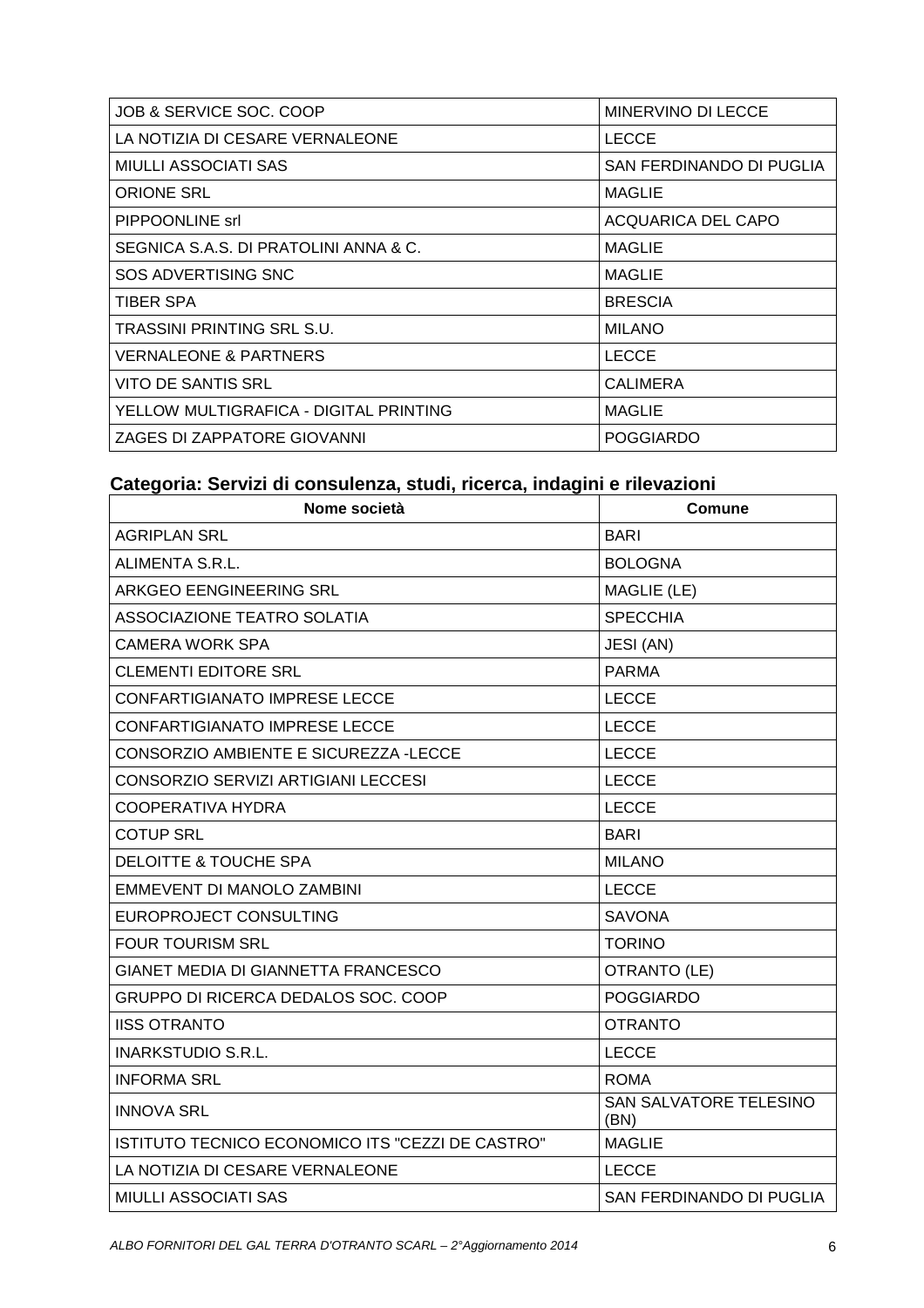| <b>ORIONE SRL</b>                                                   | <b>MAGLIE</b>   |
|---------------------------------------------------------------------|-----------------|
| <b>PLANSUD SRL</b>                                                  | <b>AVELLINO</b> |
| ROMA MULTISERVIZI SRL                                               | <b>LECCE</b>    |
| SALENTO CONGRESSUALE - CONSORZIO                                    | <b>LECCE</b>    |
| SOCIETÀ COOPERATIVA SISTEMA MUSEO                                   | <b>PERUGIA</b>  |
| <b>SPHERA SRL</b>                                                   | <b>LECCE</b>    |
| STRADE S.R.L.                                                       | BARI            |
| TERRA SOC. COOP. PER I BENI E LE ATTIVITÀ CULTURALI E<br>AMBIENTALI | <b>LECCE</b>    |
| <b>VERNALEONE &amp; PARTNERS</b>                                    | <b>LECCE</b>    |
| WHY.COM SRL                                                         | <b>LECCE</b>    |
| WORLDWIDE BUSINESS NETWORK INC                                      | LECCE           |

#### **Categoria: Forniture e servizi vari non espressamente classificate**

| Nome società                                | Comune                          |
|---------------------------------------------|---------------------------------|
| AGENZIA NAZIONALE SICUREZZA SUL LAVORO SRL  | MONTESILVANO (PE)               |
| ALLSTAND UP DI DE GIORGI FRANCESCO          | <b>SALVE</b>                    |
| APULIA MULTIMEDIA & TRADING S.R.L.U.        | <b>LECCE</b>                    |
| AREA UFFICIO & MEDICAL SRL                  | SAN CESARIO DI LECCE            |
| ARKGEO EENGINEERING SRL                     | MAGLIE (LE)                     |
| ART SERVICE S.A.S. DI ZACHEO PIERPAOLO & C. | SPONGANO (LE)                   |
| ASSOCIAZIONE TEATRO SOLATIA                 | <b>SPECCHIA</b>                 |
| <b>BASTONE SALVATORE SAS</b>                | NARDO'                          |
| <b>BEE PHOTO SAS</b>                        | LIZZANELLO FRAZ. MERINE         |
| BIG BANG DI NOTARO PAOLO SALVATORE & C SNC  | <b>LECCE</b>                    |
| BIPIERRE DI QUARTA VALERIA & C              | <b>BRINDISI</b>                 |
| C & G SERVICE S.R.L.                        | SAN CASSIANO (LE)               |
| CAFFETTERIA DUCALE DI CATAMO GIANFRANCO     | <b>SAN CASSIANO</b>             |
| CENTRO DIDATTICO NUOVA PUGLIA SNC           | <b>LECCE</b>                    |
| CO.GE.QU. S.R.L.U.                          | <b>MONTERONI DI LECCE (LE)</b>  |
| CONFARTIGIANATO IMPRESE LECCE               | <b>LECCE</b>                    |
| CONSORZIO AMBIENTE E SICUREZZA -LECCE       | <b>LECCE</b>                    |
| CONSORZIO SERVIZI ARTIGIANI LECCESI         | <b>LECCE</b>                    |
| <b>COOPERATIVA HYDRA</b>                    | <b>LECCE</b>                    |
| <b>COTUP SRL</b>                            | <b>BARI</b>                     |
| DE FLORIO VITO                              | <b>BRINDISI</b>                 |
| DE SANTIS VITO SRL                          | <b>CALIMERA</b>                 |
| <b>DELOITTE &amp; TOUCHE SPA</b>            | <b>MILANO</b>                   |
| DITTA CAMPA TONIO                           | SANARICA (LE)                   |
| <b>DN COSTRUZIONI SRL</b>                   | <b>POGGIARDO</b>                |
| <b>DOMENICO STEFANELLI</b>                  | <b>BAGNOLO DEL SALENTO (LE)</b> |
| EDIL SE.PI. SRL                             | <b>MONTERONI DI LECCE</b>       |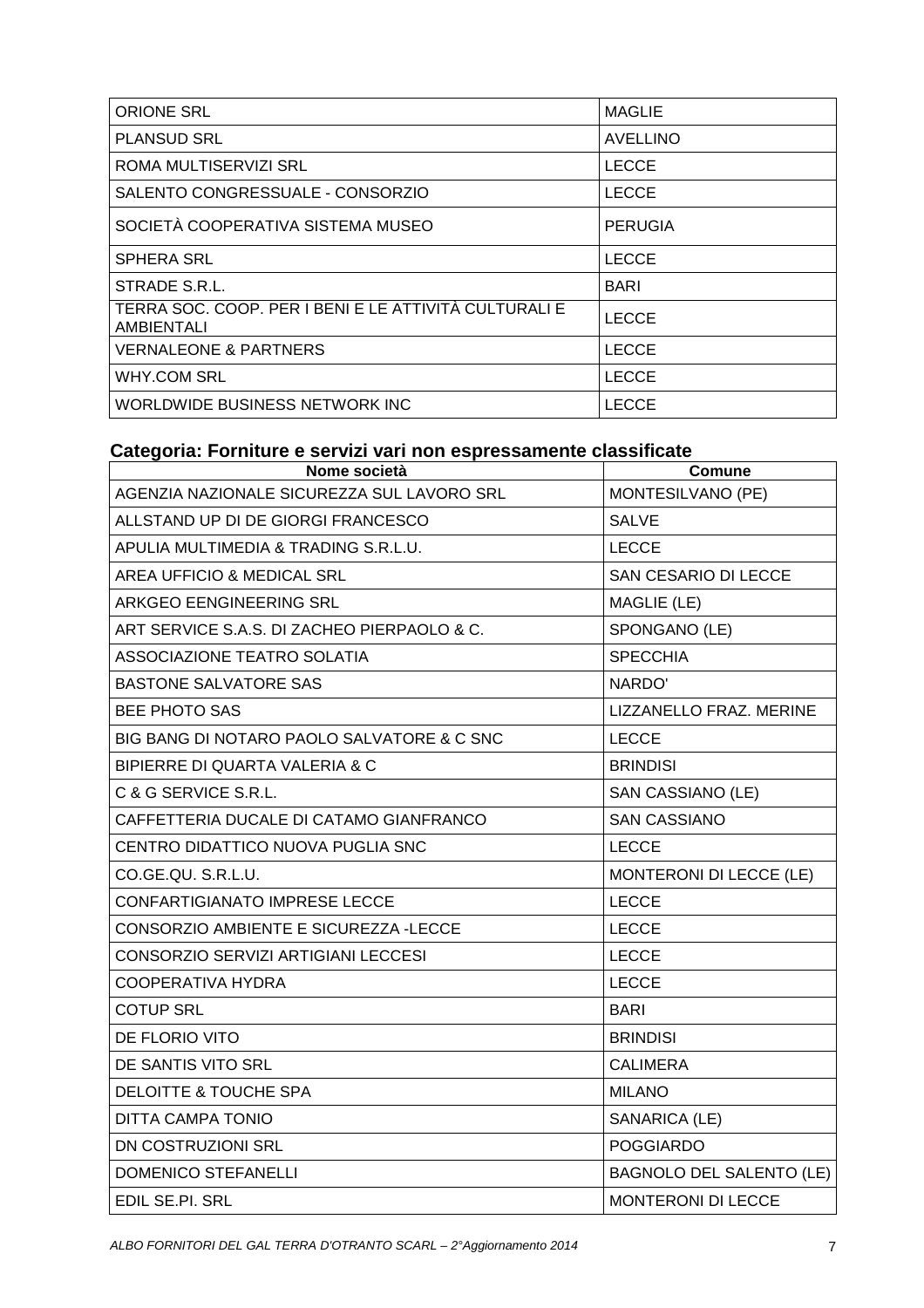| ELCOM ELETTROCOMMERCIALE SPA                                                                             | <b>ISERNIA</b>                 |
|----------------------------------------------------------------------------------------------------------|--------------------------------|
| ELIOTECNICA DE SANTIS DI DE SANTIS ANTONELLA                                                             | MAGLIE (LE)                    |
| <b>EMMECINQUE PROMOTION S.R.L.</b>                                                                       | <b>BARI</b>                    |
| EMMEVENT DI MANOLO ZAMBINI                                                                               | <b>LECCE</b>                   |
| EUROCONSULT SOC. COOP.                                                                                   | <b>ENNA</b>                    |
| EUROSTREET SOC. COOP.                                                                                    | <b>BIELLA</b>                  |
| EVENTI DI CARMINE NOTARO                                                                                 | <b>LECCE</b>                   |
| <b>F.LLI VERARDO SRL</b>                                                                                 | <b>ACQUARICA DEL CAPO (LE)</b> |
| <b>FENIX SRL</b>                                                                                         | <b>ACQUARICA DEL CAPO (LE)</b> |
| FOTO ROBERTO DI ROBERTO PICCINNO                                                                         | <b>BOTRUGNO (LE)</b>           |
| <b>FOUR TOURISM SRL</b>                                                                                  | <b>TORINO</b>                  |
| <b>GBS GENERAL BROKER SERVICE SPA</b>                                                                    | <b>ROMA</b>                    |
| <b>GESTINPOS SRL</b>                                                                                     | <b>COPERTINO</b>               |
| GIANET MEDIA DI GIANNETTA FRANCESCO                                                                      | OTRANTO (LE)                   |
| <b>GIANNONE FABIO</b>                                                                                    | <b>VERNOLE</b>                 |
| GIOFFREDA S.N.C.                                                                                         | <b>MAGLIE</b>                  |
| <b>GLOBAL TECNOLOGIE DI PANICO PIETRO</b>                                                                | <b>CUTROFIANO</b>              |
| <b>GMA STUDIO SRL</b>                                                                                    | FASANO (BR)                    |
| <b>GRAVILI S.R.L.</b>                                                                                    | <b>GALATONE (LE)</b>           |
| <b>IGP SRL</b>                                                                                           | <b>BARI</b>                    |
| <b>IISS OTRANTO</b>                                                                                      | <b>OTRANTO</b>                 |
| IL PALCO DI MARIO DIMASTROGIOVANNI                                                                       | <b>LEVERANO</b>                |
| ILLIRIA SOCIETÀ COOPERATIVA SOCIALE                                                                      | MAGLIE (LE)                    |
| <b>INARKSTUDIO S.R.L.</b>                                                                                | <b>LECCE</b>                   |
| <b>INCIMA SRL</b>                                                                                        | <b>LECCE</b>                   |
| ISTITUTO PROFESSIONALE SERVIZI PER L'ENOGASTRONOMIA<br>E L'OSPITALITÀ ALBERGHIERA I.P.S.E.O. "ALDO MORO" | SANTA CESAREA TERME            |
| ISTITUTO TECNICO ECONOMICO ITS "CEZZI DE CASTRO"                                                         | <b>MAGLIE</b>                  |
| <b>ITC PROJECT S.R.L.</b>                                                                                | NOLA (NA)                      |
| L.S. IMPIANTI DI LAZZARI SALVATORE                                                                       | SAN CASSIANO (LE)              |
| LA NOTIZIA DI CESARE VERNALEONE                                                                          | <b>LECCE</b>                   |
| LE PALME DI PACE ANDREA & C SAS                                                                          | PACECO (TP)                    |
| LECCE RECAPITO L'ESPRESSO                                                                                | <b>LECCE</b>                   |
| <b>MA.RO.' DI MELILEO MARTA</b>                                                                          | <b>TAURISANO</b>               |
| <b>MAGGIO GIANLUIGI</b>                                                                                  | <b>SANARICA</b>                |
| MAGLIOZZI GROUP SRL                                                                                      | <b>NAPOLI</b>                  |
| <b>MALC SRL</b>                                                                                          | <b>LECCE</b>                   |
| <b>MEDIA E COMUNICAZIONE SRL</b>                                                                         | <b>LECCE</b>                   |
| <b>MEETWEB SRL</b>                                                                                       | <b>NAPOLI</b>                  |
| <b>MELTEMI VACANZE &amp; RESORT SRL</b>                                                                  | <b>LECCE</b>                   |
| <b>METROQUADRO SRL</b>                                                                                   | <b>SURBOLE</b>                 |
| MIGGIANO GARDEN CENTER SAS DI MIGGIANO GIANLUIGI & C.                                                    | <b>SAN CASSIANO</b>            |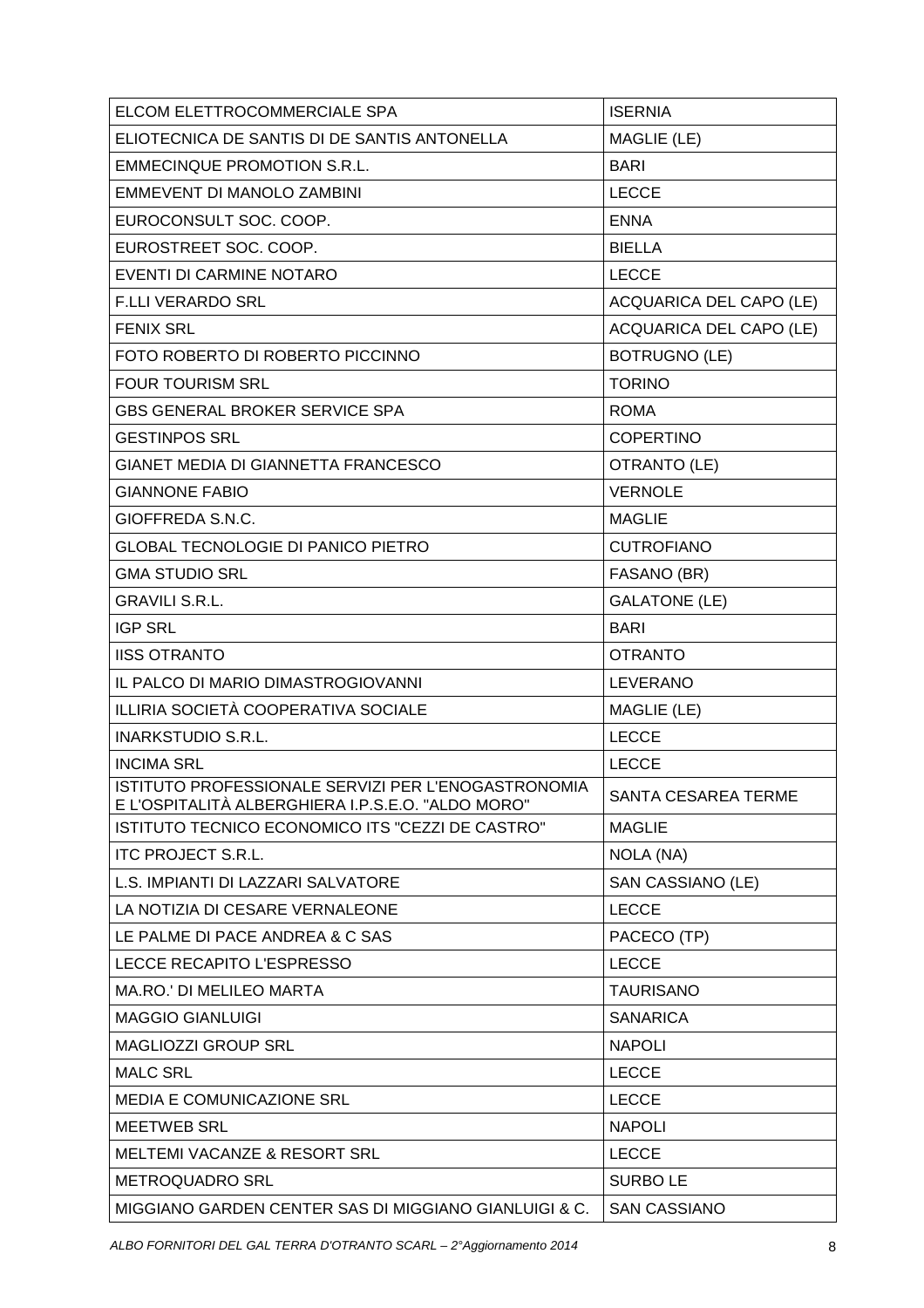| <b>MIULLI ASSOCIATI SAS</b>                                                | SAN FERDINANDO DI PUGLIA |
|----------------------------------------------------------------------------|--------------------------|
| <b>NET GRAFIX DI FRANCESCO BITONTI</b>                                     | MONTESANO SALENTINO      |
| <b>NUOVA FISE SRL</b>                                                      | <b>GALATONE</b>          |
| <b>ORIONE SRL</b>                                                          | <b>MAGLIE</b>            |
| <b>OST SRL</b>                                                             | <b>CASARANO</b>          |
| PAOLO CALVARA                                                              | <b>SURBO</b>             |
| POMILIO BLUM IDEAS FACTORY SRL                                             | <b>PESCARA</b>           |
| POSTEXPRESS S.R.L.                                                         | <b>OTRANTO</b>           |
| <b>PROAGO SRL</b>                                                          | <b>LECCE</b>             |
| PROGETTO TETTI S.R.L.                                                      | <b>MATTINATA (FG)</b>    |
| <b>PROTEM SRL</b>                                                          | <b>LECCE</b>             |
| R2 SERVIZI REALI SRL                                                       | <b>LECCE</b>             |
| RAFFAELE DE BLASI                                                          | <b>SAN CASSIANO</b>      |
| <b>RESTAURI DI LUDOVICO ACCOGLI</b>                                        | <b>MATINO</b>            |
| RESTAURI DI MARIANO MARCO                                                  | SANARICA (LE)            |
| ROMA MULTISERVIZI SRL                                                      | <b>LECCE</b>             |
| SALENFORM - ASSOCIAZIONE PER LA FORMAZIONE<br><b>PROFESSIONALE</b>         | MINERVINO DI LECCE       |
| SALENTO CONGRESSUALE - CONSORZIO                                           | <b>LECCE</b>             |
| <b>SCAVI MICELLO DI MICELLO DANIELE</b>                                    | <b>POGGIARDO</b>         |
| SEGNICA S.A.S. DI PRATOLINI ANNA & C.                                      | <b>MAGLIE</b>            |
| SFINGE COSTRUZIONI SRL                                                     | <b>MARTANO</b>           |
| <b>SISTEC SRL</b>                                                          | <b>MOLFETTA</b>          |
| <b>SMETAR SRL</b>                                                          | <b>PUTIGNANO</b>         |
| SOCIETÀ COOPERATIVA IMPIANTI                                               | MELISSANO (LE)           |
| SOCIETÀ COOPERATIVA SISTEMA MUSEO                                          | <b>PERUGIA</b>           |
| SPAZIO EVENTI S.R.L.                                                       | <b>BARI</b>              |
| <b>SPRECH SRL TENDOCOPERTURE</b>                                           | <b>MARTANO</b>           |
| STRADE S.R.L.                                                              | <b>BARI</b>              |
| TERRA SOC. COOP. PER I BENI E LE ATTIVITÀ CULTURALI E<br><b>AMBIENTALI</b> | <b>LECCE</b>             |
| <b>VERNALEONE &amp; PARTNERS</b>                                           | <b>LECCE</b>             |
| VI.DA S.R.L.                                                               | <b>LECCE</b>             |
| WEMAKE VIDEO DI FUSCO DANIELE                                              | <b>SURBO</b>             |
| WORLDWIDE BUSINESS NETWORK INC                                             | <b>LECCE</b>             |
| YELLOW MULTIGRAFICA - DIGITAL PRINTING                                     | <b>MAGLIE</b>            |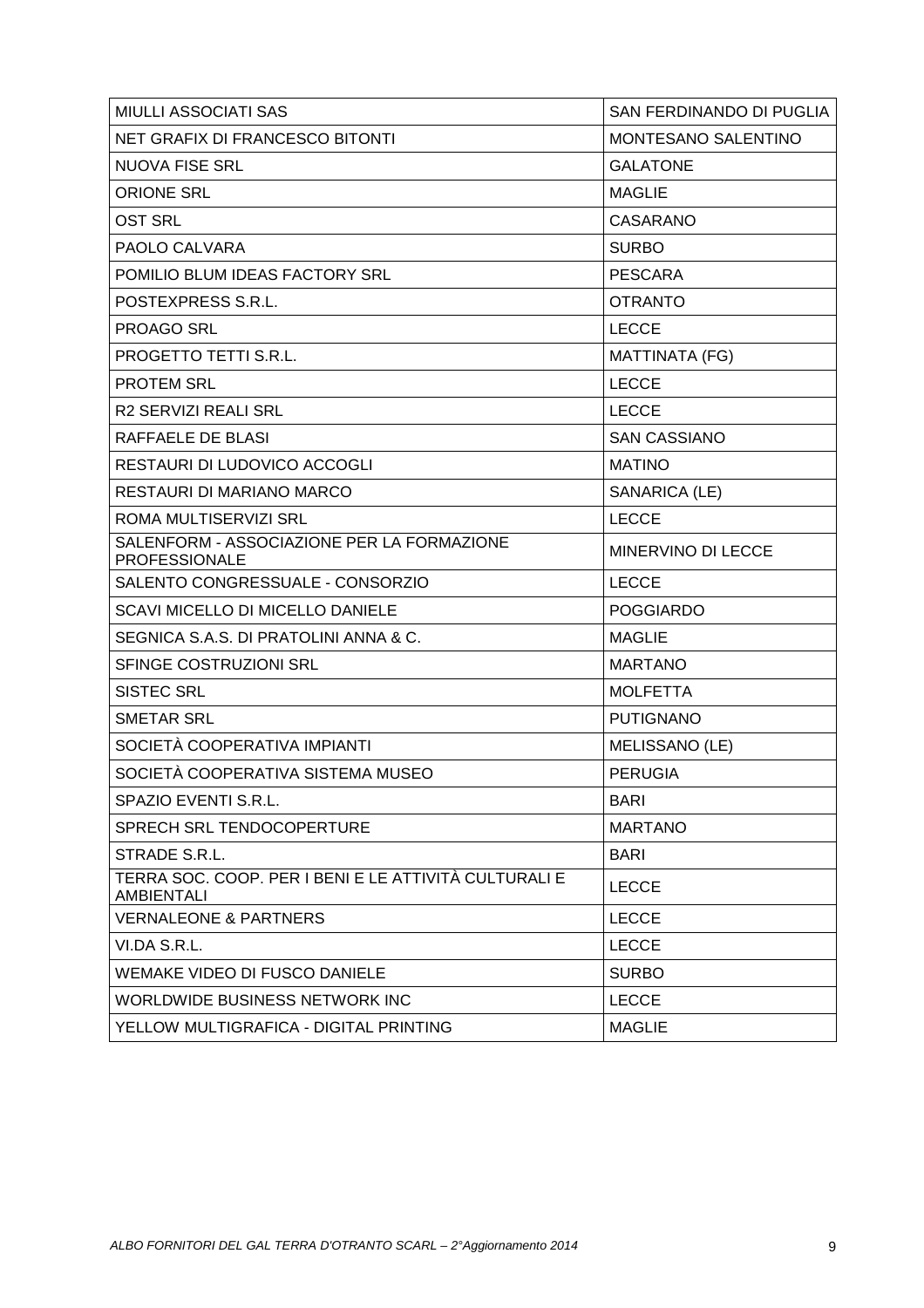# **Singoli professionisti o associati**

| <u>oalogonia. Idoaziono o produziono malendio il</u>                      |                     |                                |
|---------------------------------------------------------------------------|---------------------|--------------------------------|
| <b>Nome</b><br>STUDIO ASSOCIATO KOREMA                                    | Cognome             | Comune<br><b>LECCE</b>         |
|                                                                           |                     |                                |
| <b>DANIELE</b><br><b>ROBERTA</b>                                          | <b>ACCOTO</b>       | <b>SAN CASSIANO</b>            |
|                                                                           | <b>AMATO</b>        | MINERVINO DI LECCE (LE)        |
| <b>EMANUELA</b>                                                           | <b>CANCELLA</b>     | <b>SCORRANO</b>                |
| <b>GIUSEPPE</b>                                                           | <b>CARRA</b>        | <b>MARTANO</b>                 |
| <b>CESARINO</b>                                                           | <b>CAUSIO</b>       | <b>CANNOLE</b>                 |
| <b>GABRIELLA</b>                                                          | CAZZATO             | <b>NOCIGLIA</b>                |
| <b>CLAUDIO</b>                                                            | <b>CONVERSANO</b>   | <b>ALEZIO</b>                  |
| <b>MARCO</b>                                                              | <b>DADAMO</b>       | <b>CAVALLINO</b>               |
| <b>ANDREA</b>                                                             | <b>DE GIORGI</b>    | <b>SAN CASSIANO</b>            |
| EMANUELA ALEESANDRO                                                       | DE MICHELI          | <b>CASARANO</b>                |
| ANDREA                                                                    | DE RINALDIS         | <b>LECCE</b>                   |
| <b>MAURO</b>                                                              | <b>DE RINALDIS</b>  | <b>LECCE</b>                   |
| <b>CESARE</b>                                                             | DE SALVE            | <b>GALLIPOLI</b>               |
| <b>GISELLA</b>                                                            | <b>DELLA MONACA</b> | MONTESANO SALENTINO            |
| <b>EDUARDO</b>                                                            | <b>FIORILLO</b>     | CORFU (GR)                     |
| <b>MARINA</b>                                                             | <b>GABRIELI</b>     | <b>GALATINA</b>                |
| <b>MARIANGELA</b>                                                         | <b>GIANNUZZI</b>    | <b>LECCE</b>                   |
| <b>APRILE</b>                                                             | <b>GRAZIA</b>       | MAGLIE                         |
| <b>ORONZO</b>                                                             | LAZZARI             | <b>SAN CASSIANO</b>            |
| <b>GIUSEPPA NADIA</b>                                                     | <b>LEGITTIMO</b>    | PARABITA                       |
| <b>FABIO</b>                                                              | <b>LEONE</b>        | <b>MAGLIE</b>                  |
| CATALDO                                                                   | <b>LICCHELLI</b>    | SANDONACI (BR)                 |
| <b>MARIA TERESA</b>                                                       | <b>MANGIA</b>       | MINERVINO DI LECCE (LE)        |
| ANTONIO                                                                   | <b>MARTE</b>        | MINERVINO DI LECCE (LE)        |
| <b>SIMONE</b>                                                             | <b>MASSAFRA</b>     | <b>SUPERSANO</b>               |
| ASSOCIAZIONE DI PROMOZIONE ITINERARI CICLOTURISTICI<br>"SALENTOBIKE TOUR" |                     | MELENDUGNO                     |
| <b>EMANUELA</b>                                                           | <b>MERGOLA</b>      | <b>SCORRANO</b>                |
| <b>ANTONIO</b>                                                            | <b>MILETI</b>       | <b>LECCE</b>                   |
| <b>PARIDE</b>                                                             | <b>NUZZO</b>        | MARITTIMA DI DISO              |
| <b>ALESSIA</b>                                                            | <b>NUZZO</b>        | MARITTIMA DI DISO (LE)         |
| <b>ILARIA</b>                                                             | <b>NUZZO</b>        | MARITTIMA DI DISO (LE)         |
| <b>DONATELLA</b>                                                          | <b>PALESE</b>       | <b>ACQUARICA DEL CAPO (LE)</b> |
| <b>EMILIO</b>                                                             | <b>PEDRINELLA</b>   | <b>MAGLIE</b>                  |
| <b>DONATELLA</b>                                                          | <b>PETRACCA</b>     | <b>CASARANO</b>                |
| <b>SERENA</b>                                                             | <b>PETRANCA</b>     | MAGLIE (LE)                    |
| <b>ROMINA</b>                                                             | PORCHEDDU           | CORIGLIANO D'OTRANTO (LE)      |

#### **Categoria: Ideazione e produzione materiale informativo**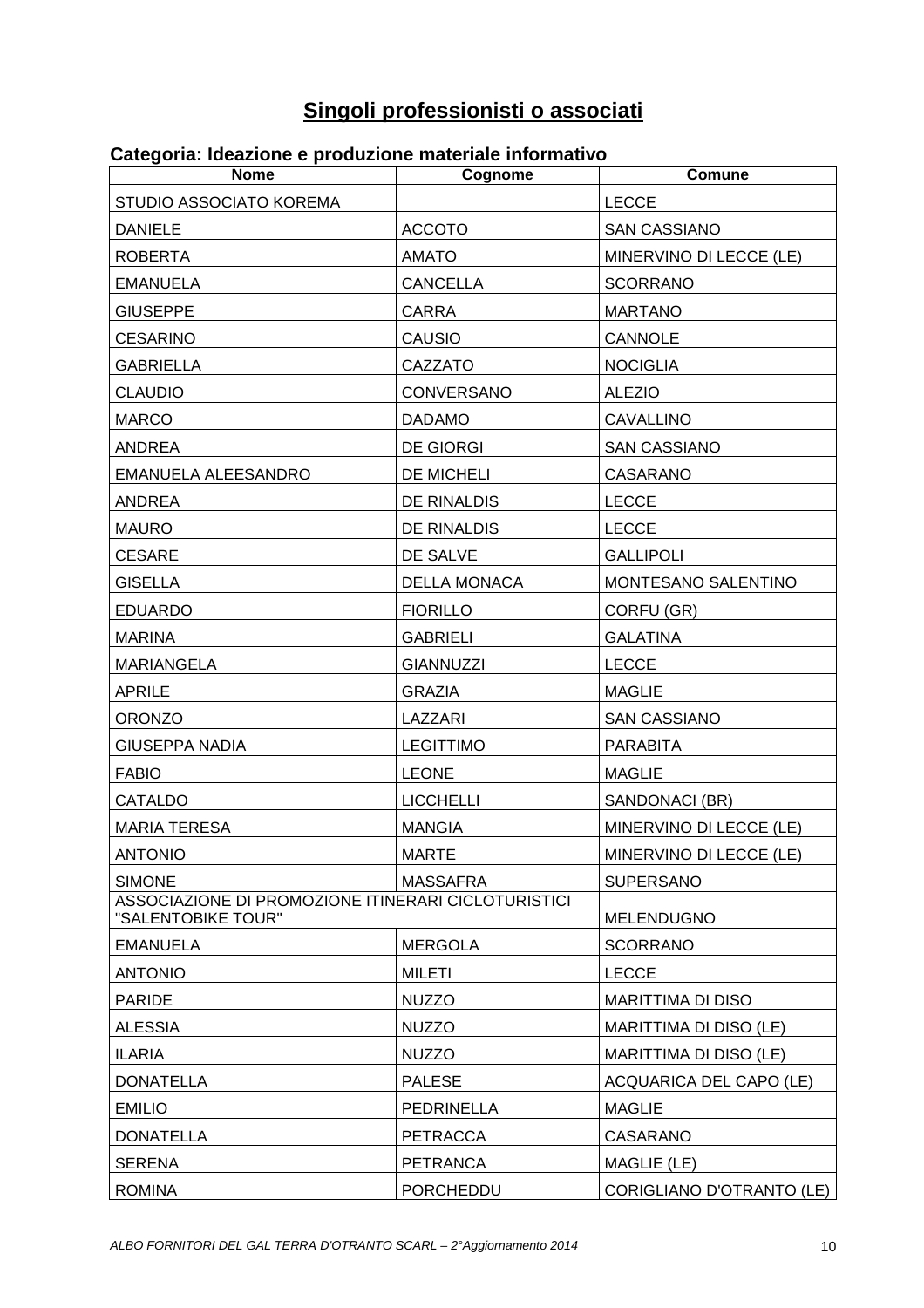| ARIANNA          | <b>PROVENZANO</b> | <b>TREPUZZI</b>                      |
|------------------|-------------------|--------------------------------------|
| LAURA            | <b>RIA</b>        | TAVIANO (LE)                         |
| CARLA            | <b>RUGGERI</b>    | <b>MAGLIE</b>                        |
| ANASTASIA        | <b>SALVATORE</b>  | MAGLIE                               |
| <b>MORENA</b>    | <b>SCRASCIA</b>   | <b>CUTROFIANO (LE)</b>               |
| <b>ROSSELLA</b>  | <b>STEFANO</b>    | CASAMASSELLA DI UGGIANO<br>LA CHIESA |
| <b>GABRIELLA</b> | <b>STICCHI</b>    | MAGLIE (LE)                          |
| <b>PAOLO</b>     | <b>STICCHI</b>    | <b>LECCE</b>                         |
| <b>DONATELLA</b> | <b>STRAMBACI</b>  | <b>SAN CASSIANO</b>                  |
| <b>CINZIA</b>    | <b>TARANTINO</b>  | LEQUILE (LE)                         |
| <b>MAURIZIO</b>  | TARANTINO         | MAGLIE (LE)                          |
| <b>DANIELA</b>   | TOMA              | <b>MAGLIE</b>                        |
| KATIA            | <b>TRANI</b>      | TARANTO                              |
| A. DEBORA        | <b>TRIPPETTI</b>  | <b>UGGIANO LA CHIESA</b>             |
| LAURA            | <b>VANESIO</b>    | <b>SAN CASSIANO</b>                  |
| PAOLA            | <b>VANESIO</b>    | <b>SAN CASSIANO</b>                  |
| <b>SIMONE</b>    | <b>ZECCA</b>      | LECCE                                |

### **Categoria: Servizi consulenza agraria**

| <b>Nome</b>          | Cognome            | Comune                      |
|----------------------|--------------------|-----------------------------|
| <b>DANIELE</b>       | <b>ACCOTO</b>      | <b>SAN CASSIANO</b>         |
| <b>ANDRANI</b>       | <b>ANTONIO</b>     | <b>SUPERSANO</b>            |
| <b>PIETRO</b>        | <b>ARSENI</b>      | <b>MARITTIMA DI DISO</b>    |
| <b>KATIA</b>         | <b>BOTRUGNO</b>    | <b>ANDRANO</b>              |
| <b>LUIGI</b>         | <b>BRANCA</b>      | SAN DONATO DI LECCE         |
| <b>MARIA DOLORES</b> | <b>BRAY</b>        | CALIMERA (LE)               |
| <b>ANNA</b>          | <b>CAMPA</b>       | <b>GIUGGIANELLO</b>         |
| <b>SALVATORE</b>     | <b>CARLUCCIO</b>   | POGGIARDO (LE)              |
| Giuseppe             | Carra              | Martano                     |
| <b>GIUSEPPE</b>      | <b>CURSANO</b>     | SANTA CESAREA TERME         |
| <b>GIACOMO</b>       | <b>CARRERAS</b>    | <b>BARI</b>                 |
| <b>LUISA</b>         | <b>DE RINALDIS</b> | <b>LECCE</b>                |
| <b>ANTONIO</b>       | DE SANTIS          | <b>SANTA CESAREA TERME</b>  |
| <b>ALESSANDRO</b>    | <b>GIANNONE</b>    | <b>LECCE</b>                |
| <b>PANTALEO</b>      | <b>GRECO</b>       | <b>CAPRARICA DI LECCE</b>   |
| <b>ANDREA</b>        | LAZZARI            | <b>LECCE</b>                |
| <b>ORONZO</b>        | LAZZARI            | <b>SAN CASSIANO</b>         |
| <b>GIUSEPPE</b>      | <b>MASSARI</b>     | <b>LECCE</b>                |
| <b>SARA</b>          | <b>NUTRICATO</b>   | <b>SUPERSANO</b>            |
| <b>VINCENZO</b>      | <b>PASCALI</b>     | <b>MELENDUGNO</b>           |
| <b>GIAMPIERO</b>     | <b>PERRONE</b>     | <b>CORIGLIANO D'OTRANTO</b> |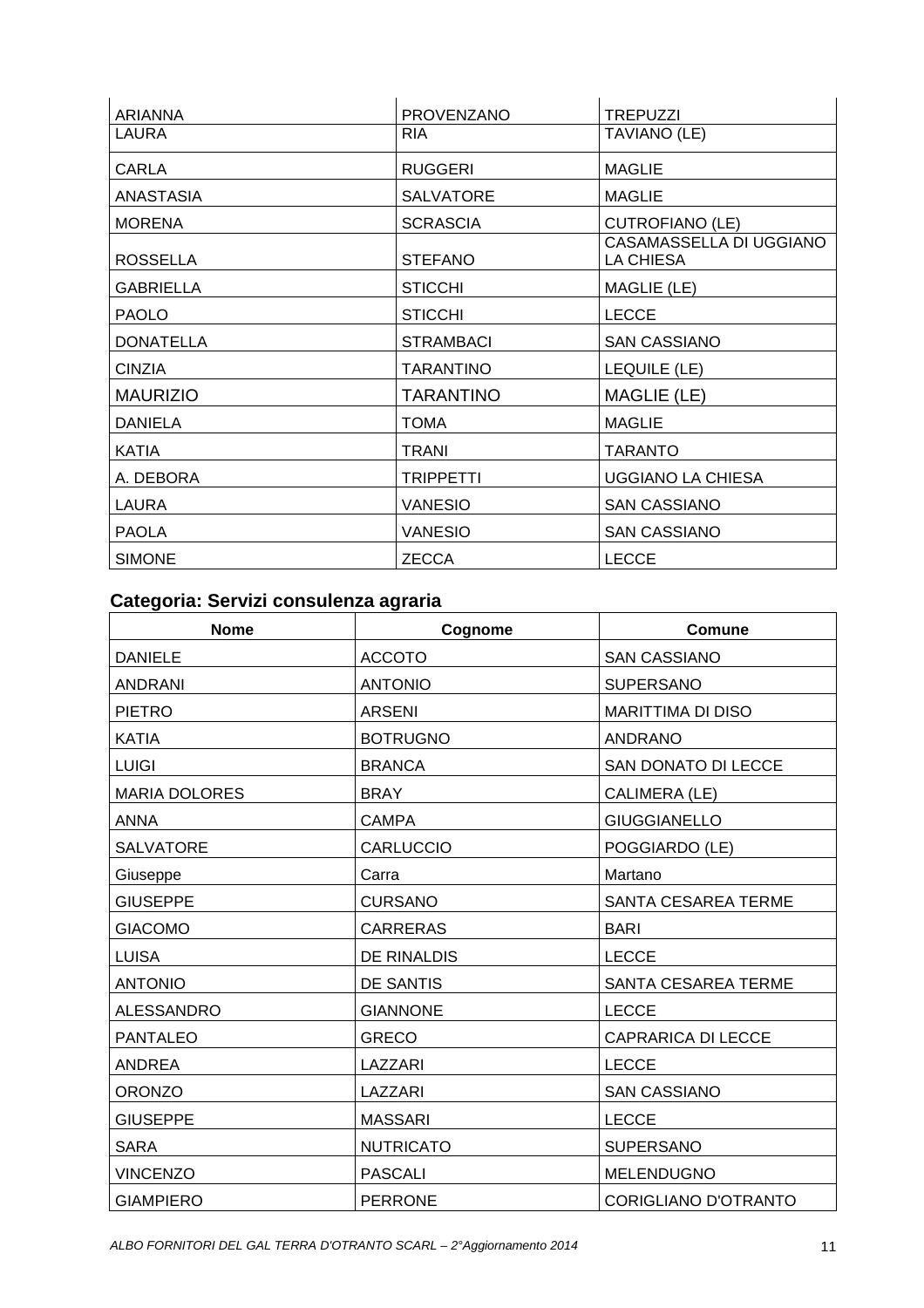| <b>LUIGI</b>                              | <b>PRIMICERI</b> | CASARANO (LE)            |
|-------------------------------------------|------------------|--------------------------|
| <b>ANTONIO RAFFAELE</b><br><b>AUGUSTO</b> | <b>QUARANTA</b>  | <b>MARITTIMA DI DISO</b> |
| <b>FILIPPO</b>                            | <b>SPARRO</b>    | CAVALLINO (LE)           |
| <b>LUIGI</b>                              | <b>STANCA</b>    | SOLETO (LE)              |
| <b>ANTONIO</b>                            | <b>STEA</b>      | CASARANO (LE)            |
| <b>GABRIELE</b>                           | VERDERAMO        | LECCE                    |

### **Categoria: Progettazione azioni di sistema offerta turistico-ambientale**

| <b>NOME</b>                                                               | <b>COGNOME</b>   | <b>COMUNE</b>                        |
|---------------------------------------------------------------------------|------------------|--------------------------------------|
| <b>RISANAMBIENTE SAS</b>                                                  |                  |                                      |
| STUDIO ASSOCIATO KOREMA                                                   |                  | <b>LECCE</b>                         |
| ASSOCIAZIONE DI PROMOZIONE ITINERARI CICLOTURISTICI<br>"SALENTOBIKE TOUR" |                  | <b>MELENDUGNO</b>                    |
| <b>DANIELE</b>                                                            | <b>ACCOTO</b>    | <b>SAN CASSIANO</b>                  |
| ARNALDO                                                                   | <b>ALFARANO</b>  | SUPERSANO (LE)                       |
| <b>ROBERTA</b>                                                            | <b>AMATO</b>     | MINERVINO DI LECCE (LE)              |
| <b>LUIGI</b>                                                              | <b>ANTONAZZO</b> | <b>VIGNACASTRISI</b>                 |
| ANDRANI                                                                   | <b>ANTONIO</b>   | <b>SUPERSANO</b>                     |
| <b>PIETRO</b>                                                             | <b>ARSENI</b>    | <b>MARITTIMA DI DISO</b>             |
| <b>RICCARDO</b>                                                           | <b>BANDELLO</b>  | <b>OTRANTO</b>                       |
| <b>EMANUELE</b>                                                           | <b>BORGIA</b>    | <b>MAGLIE</b>                        |
| <b>KATIA</b>                                                              | <b>BOTRUGNO</b>  | <b>ANDRANO</b>                       |
| <b>MARIA DOLORES</b>                                                      | <b>BRAY</b>      | CALIMERA (LE)                        |
| <b>VITA LORENA</b>                                                        | CALZOLARO        | PRESICCE (LE)                        |
| EMANUELA                                                                  | <b>CANCELLA</b>  | <b>SCORRANO</b>                      |
| PIERPAOLO                                                                 | <b>CARIDDI</b>   | <b>OTRANTO</b>                       |
| <b>GIORDANO</b>                                                           | <b>CARROZZO</b>  | <b>MELENDUGNO</b>                    |
| CESARINO                                                                  | <b>CAUSIO</b>    | <b>CANNOLE</b>                       |
| <b>GABRIELLA</b>                                                          | CAZZATO          | <b>NOCIGLIA</b>                      |
| <b>ARTURO ANTONIO</b>                                                     | <b>CONTALDO</b>  | <b>CASTIGLIONE D'OTRANTO</b><br>(LE) |
| <b>GIUSEPPE</b>                                                           | <b>CURSANO</b>   | SANTA CESAREA TERME                  |
| <b>MARCO</b>                                                              | <b>DADAMO</b>    | <b>CAVALLINO</b>                     |
| ANDREA                                                                    | <b>DE GIORGI</b> | <b>SAN CASSIANO</b>                  |
| <b>LUISA</b>                                                              | DE RINALDIS      | LECCE                                |
| <b>GENNARO</b>                                                            | <b>DI BIASE</b>  | <b>FOGGIA</b>                        |
| <b>FABIO</b>                                                              | <b>FELLINE</b>   | CASARANO (LE)                        |
| <b>MARINA</b>                                                             | <b>GABRIELI</b>  | <b>GALATINA</b>                      |
| <b>MARIANGELA</b>                                                         | <b>GIANNUZZI</b> | <b>LECCE</b>                         |
| <b>APRILE</b>                                                             | <b>GRAZIA</b>    | <b>MAGLIE</b>                        |
| <b>PAOLA</b>                                                              | <b>GRAZIANO</b>  | <b>PIACENZA</b>                      |
| ORONZO                                                                    | LAZZARI          | <b>SAN CASSIANO</b>                  |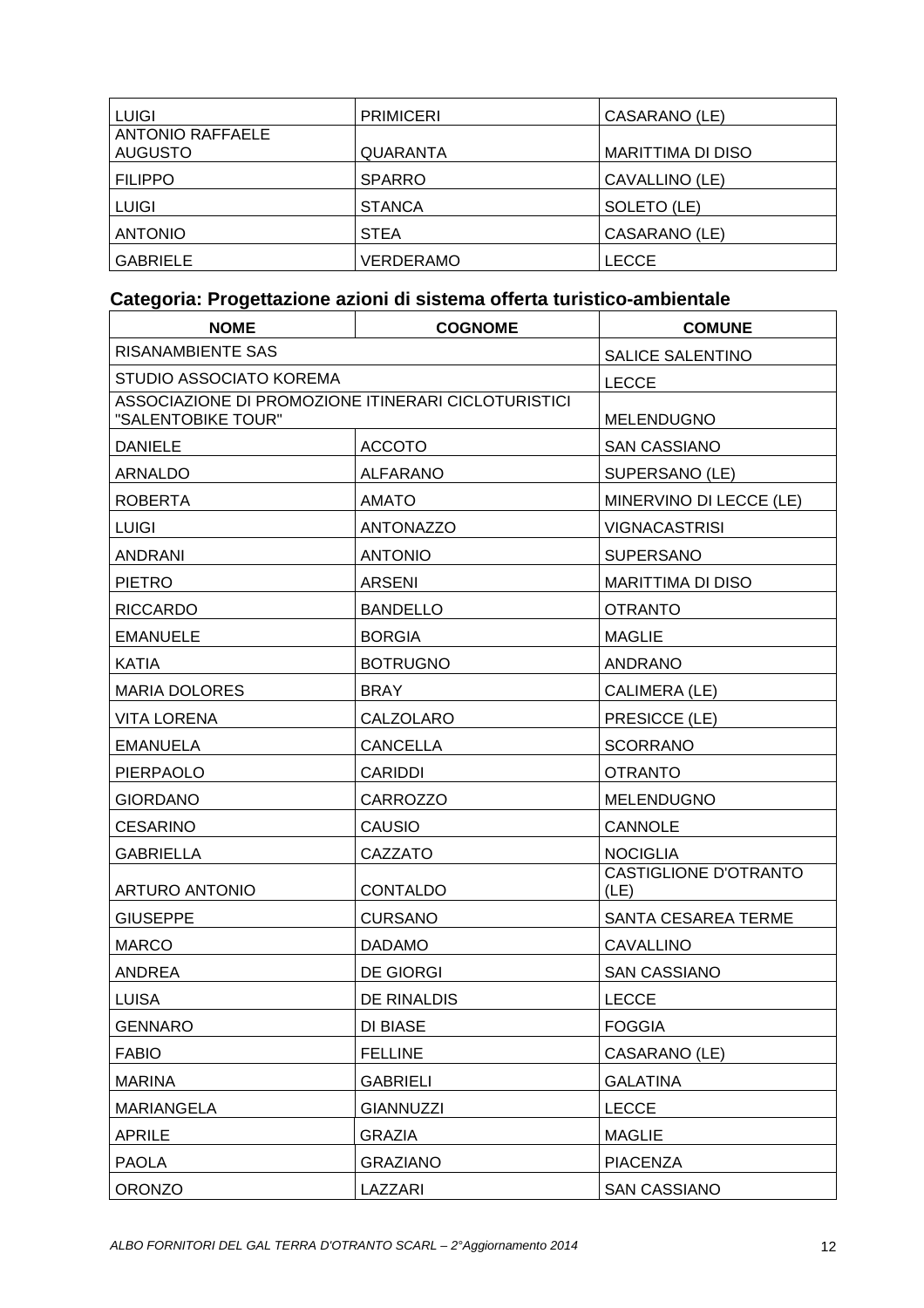| <b>GIUSEPPA NADIA</b>                     | <b>LEGITTIMO</b>  | <b>PARABITA</b>                      |
|-------------------------------------------|-------------------|--------------------------------------|
| <b>CATALDO</b>                            | <b>LICCHELLI</b>  | SANDONACI (BR)                       |
| <b>SALVATORE</b>                          | <b>MAGGI</b>      | MELENDUGNO                           |
| <b>MARIA TERESA</b>                       | <b>MANGIA</b>     | MINERVINO DI LECCE (LE)              |
| <b>ANTONIO</b>                            | <b>MARTE</b>      | MINERVINO DI LECCE (LE)              |
| <b>CESARE AUGUSTO TULLIO</b>              | <b>MARTINO</b>    | MONTERONI DI LECCE                   |
| <b>EMANUELA</b>                           | <b>MERGOLA</b>    | <b>SCORRANO</b>                      |
| <b>AUGUSTO</b>                            | <b>MERICO</b>     | SANTA CESAREA TERME (LE)             |
| <b>WLADIMIRO</b>                          | <b>MICELLI</b>    | <b>BAGNOLO DEL SALENTO</b>           |
| <b>ANTONIO</b>                            | <b>MILETI</b>     | <b>LECCE</b>                         |
| <b>ANTONIO</b>                            | <b>MINOSI</b>     | <b>UGGIANO LA CHIESA</b>             |
| <b>GIUSEPPE</b>                           | <b>NEGRO</b>      | <b>LECCE</b>                         |
| <b>SAVERIO GIUSEPPE</b>                   | <b>NUZZO</b>      | <b>MARITTIMA DI DISO</b>             |
| <b>PARIDE</b>                             | <b>NUZZO</b>      | <b>MARITTIMA DI DISO</b>             |
| <b>LUCIA</b>                              | <b>PAGLIONE</b>   | <b>LECCE</b>                         |
| <b>LUCREZIA</b>                           | <b>PERILLO</b>    | LOCOROTONDO                          |
| <b>DONATELLA</b>                          | <b>PETRACCA</b>   | CASARANO                             |
| <b>SERENA</b>                             | <b>PETRANCA</b>   | MAGLIE (LE)                          |
| <b>LUCA</b>                               | <b>PICCINNO</b>   | <b>SUPERSANO</b>                     |
| <b>ROMINA</b>                             | <b>PORCHEDDU</b>  | CORIGLIANO D'OTRANTO (LE)            |
| PIETRO ITALO                              | <b>QUARANTA</b>   | <b>MARITTIMA DI DISO</b>             |
| <b>ANTONIO RAFFAELE</b><br><b>AUGUSTO</b> | QUARANTA          | <b>MARITTIMA DI DISO</b>             |
| <b>MAURIZIO</b>                           | <b>QUARTA</b>     | <b>MONTERONI DI LECCE</b>            |
| <b>ROCCO</b>                              | <b>RIZZO</b>      | <b>CASTRO</b>                        |
| GIORGIO OLINDO                            | <b>RIZZO</b>      | ORTELLE                              |
| <b>FRANCESCA</b>                          | <b>RUPPI</b>      | <b>LECCE</b>                         |
| <b>ANASTASIA</b>                          | <b>SALVATORE</b>  | <b>MAGLIE</b>                        |
| <b>MORENA</b>                             | <b>SCRASCIA</b>   | <b>CUTROFIANO (LE)</b>               |
| <b>FRANCESCO</b>                          | <b>SISCI</b>      | <b>LECCE</b>                         |
| ANDREA FRANCESCO                          | <b>SOLOMBRINO</b> | <b>LECCE</b>                         |
| <b>ROSALBA</b>                            | <b>SPECCHIA</b>   | MINERVINO DI LECCE                   |
| <b>LUIGI</b>                              | <b>STANCA</b>     | SOLETO (LE)                          |
| <b>MARIO</b>                              | <b>STEFANELLI</b> | <b>OTRANTO</b>                       |
| <b>ROSSELLA</b>                           | <b>STEFANO</b>    | CASAMASSELLA DI UGGIANO<br>LA CHIESA |
| <b>GABRIELLA</b>                          | <b>STICCHI</b>    | MAGLIE (LE)                          |
| <b>DONATELLA</b>                          | <b>STRAMBACI</b>  | <b>SAN CASSIANO</b>                  |
| <b>SALVATORE</b>                          | <b>TAFURO</b>     | PRESICCE (LE)                        |
| <b>CINZIA</b>                             | <b>TARANTINO</b>  | LEQUILE (LE)                         |
| <b>DANIELA</b>                            | <b>TOMA</b>       | <b>MAGLIE</b>                        |
| <b>FRANCESCO</b>                          | <b>TONDO</b>      | <b>OTRANTO</b>                       |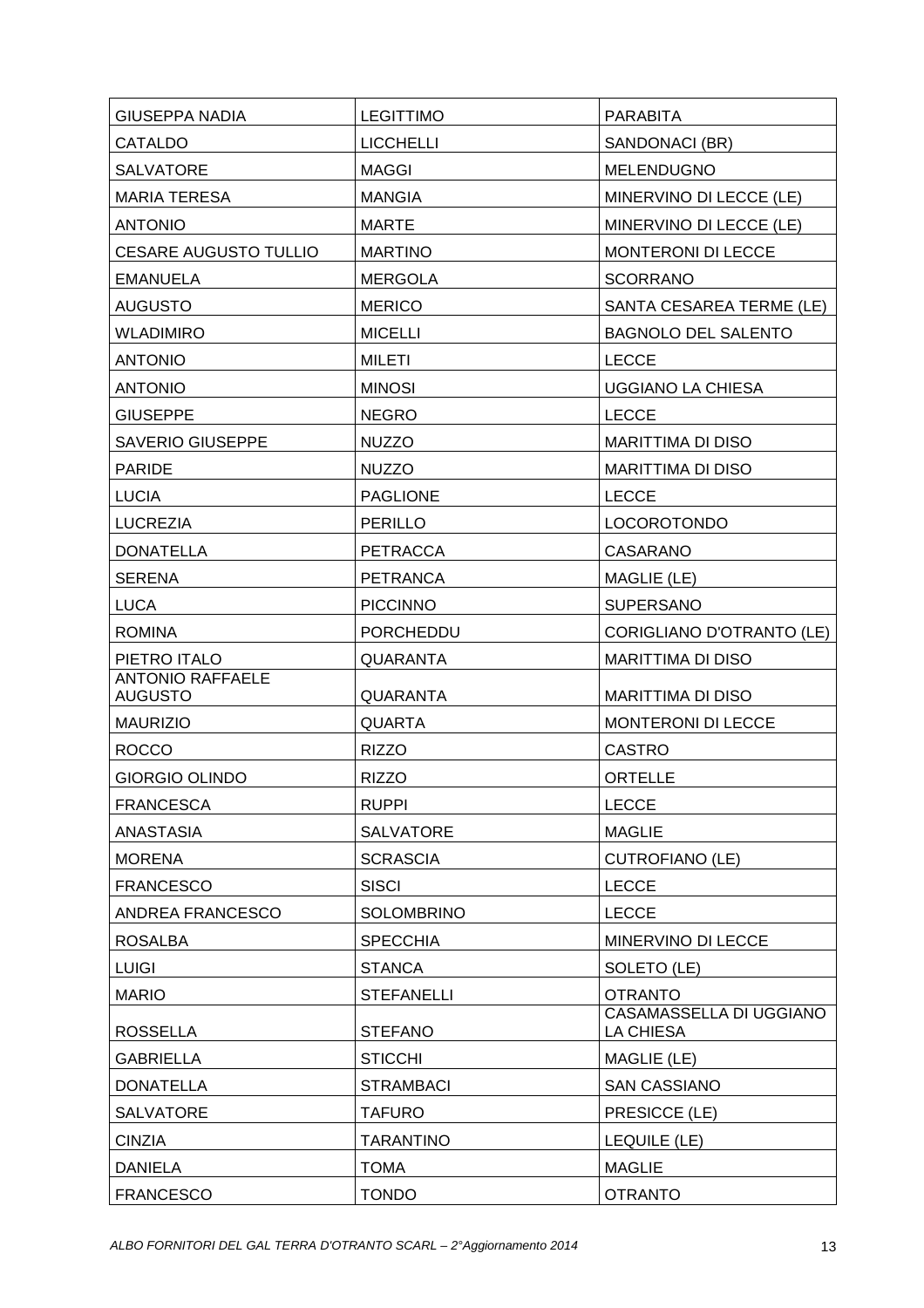| A. DEBORA           | <b>TRIPPETTI</b>              | <b>UGGIANO LA CHIESA</b> |
|---------------------|-------------------------------|--------------------------|
| LAURA               | <b>VANESIO</b>                | <b>SAN CASSIANO</b>      |
| <b>PAOLA</b>        | <b>VANESIO</b>                | <b>SAN CASSIANO</b>      |
| <b>ETTORE</b>       | <b>VERNAZZA CASTROMEDIANO</b> | LECCE                    |
| <b>MASSIMILIANO</b> | VIVA                          | <b>LECCE</b>             |
| <b>SIMONE</b>       | <b>ZECCA</b>                  | <b>LECCE</b>             |
| <b>GIUSEPPE</b>     | <b>ZOCCHI</b>                 | <b>MAGLIE</b>            |

# **Categoria: Altre attività**

| <b>Nome</b>                                                               | Cognome          | Comune                               |
|---------------------------------------------------------------------------|------------------|--------------------------------------|
| RISANAMBIENTE SAS                                                         |                  | <b>SALICE SALENTINO</b>              |
| <b>METAMOR ARCHITETTI ASSOCIATI</b>                                       |                  | <b>LECCE</b>                         |
| ASSOCIAZIONE DI PROMOZIONE ITINERARI CICLOTURISTICI<br>"SALENTOBIKE TOUR" |                  | <b>MELENDUGNO</b>                    |
| <b>DANIELE</b>                                                            | <b>ACCOTO</b>    | <b>SAN CASSIANO</b>                  |
| ARNALDO                                                                   | <b>ALFARANO</b>  | SUPERSANO (LE)                       |
| <b>ROBERTA</b>                                                            | <b>AMATO</b>     | MINERVINO DI LECCE (LE)              |
| <b>LUIGI</b>                                                              | <b>ANTONAZZO</b> | <b>VIGNACASTRISI</b>                 |
| <b>ANDRANI</b>                                                            | <b>ANTONIO</b>   | <b>SUPERSANO</b>                     |
| <b>PIETRO</b>                                                             | <b>ARSENI</b>    | <b>MARITTIMA DI DISO</b>             |
| <b>RICCARDO</b>                                                           | <b>BANDELLO</b>  | <b>OTRANTO</b>                       |
| <b>PATRIZIA</b>                                                           | <b>BIANCO</b>    | ARADEO (LE)                          |
| <b>EMANUELE</b>                                                           | <b>BORGIA</b>    | <b>MAGLIE</b>                        |
| <b>KATIA</b>                                                              | <b>BOTRUGNO</b>  | <b>ANDRANO</b>                       |
| <b>MARIA DOLORES</b>                                                      | <b>BRAY</b>      | CALIMERA (LE)                        |
| <b>ALESSANDRO</b>                                                         | CALÒ             | <b>MELENDUGNO</b>                    |
| <b>VITA LORENA</b>                                                        | CALZOLARO        | PRESICCE (LE)                        |
| ANNA                                                                      | <b>CAMPA</b>     | <b>GIUGGIANELLO</b>                  |
| <b>EMANUELA</b>                                                           | <b>CANCELLA</b>  | <b>SCORRANO</b>                      |
| LOREDANA                                                                  | <b>CAPOCCIA</b>  | <b>LECCE</b>                         |
| <b>GIUSEPPE</b>                                                           | <b>CARRA</b>     | <b>MARTANO</b>                       |
| <b>GIORDANO</b>                                                           | <b>CARROZZO</b>  | <b>MELENDUGNO</b>                    |
| <b>CESARINO</b>                                                           | CAUSIO           | <b>CANNOLE</b>                       |
| <b>GABRIELLA</b>                                                          | CAZZATO          | <b>NOCIGLIA</b>                      |
| <b>ARTURO ANTONIO</b>                                                     | <b>CONTALDO</b>  | <b>CASTIGLIONE D'OTRANTO</b><br>(LE) |
| <b>CLAUDIO</b>                                                            | CONVERSANO       | <b>ALEZIO</b>                        |
| <b>GIORGIA</b>                                                            | <b>CORSANO</b>   | SANTA CESAREA TERME                  |
| <b>LUGI</b>                                                               | <b>CREMONESI</b> | <b>OTRANTO</b>                       |
| <b>GIUSEPPE</b>                                                           | <b>CURSANO</b>   | SANTA CESAREA TERME                  |
| <b>MARCO</b>                                                              | <b>DADAMO</b>    | <b>CAVALLINO</b>                     |
| SALVATORE SERGIO                                                          | DE BLASI         | SAN CASSIANO (LE)                    |
| <b>ANDREA</b>                                                             | <b>DE GIORGI</b> | <b>SAN CASSIANO</b>                  |

ALBO FORNITORI DEL GAL TERRA D'OTRANTO SCARL – 2°Aggiornamento 2014 14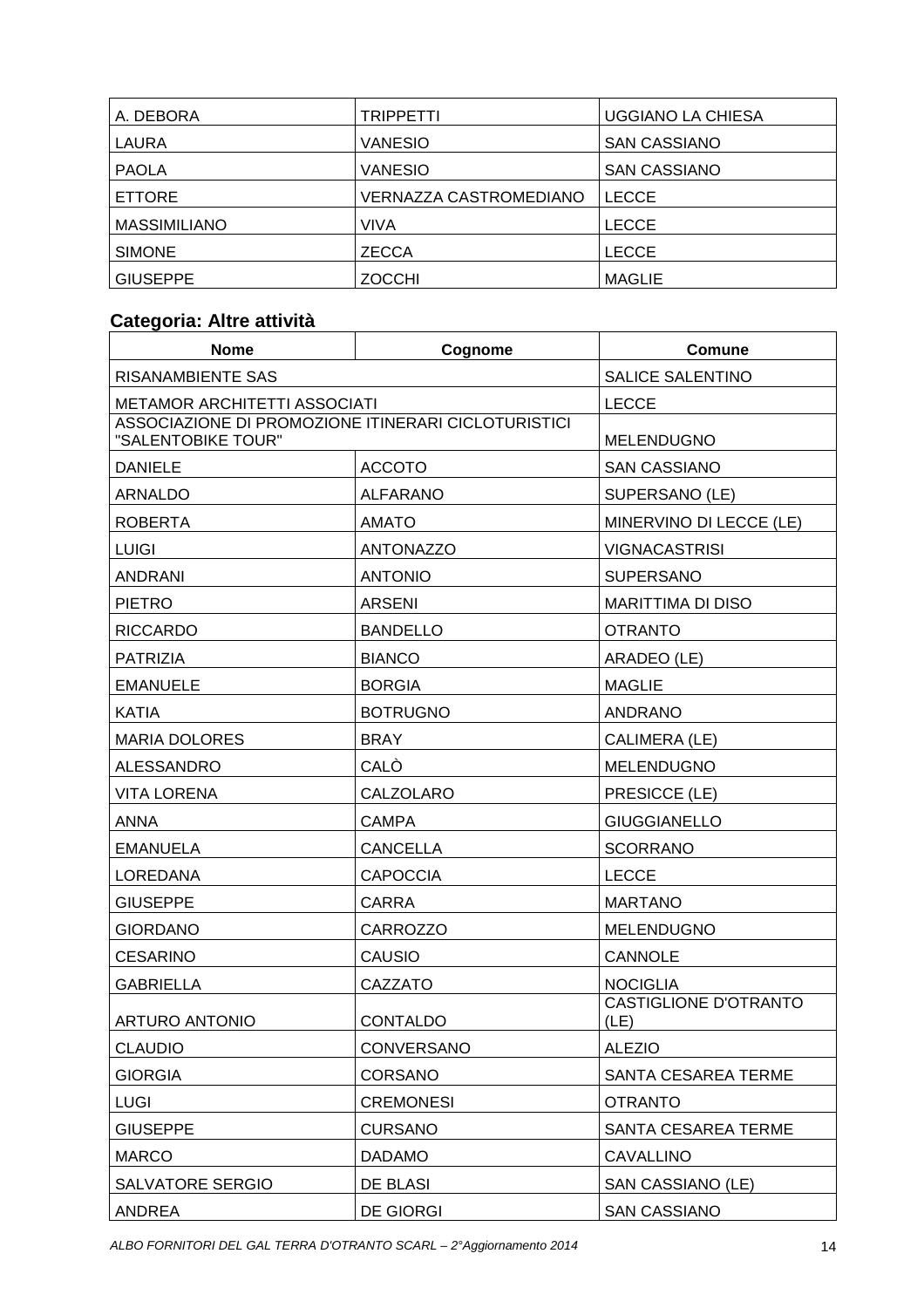| <b>MARCO</b>                 | DE LUCA            | <b>LECCE</b>                                       |
|------------------------------|--------------------|----------------------------------------------------|
| <b>EMANUELA ALEESANDRO</b>   | DE MICHELI         | <b>CASARANO</b>                                    |
| <b>LUISA</b>                 | <b>DE RINALDIS</b> | <b>LECCE</b>                                       |
| <b>ANDREA</b>                | DE RINALDIS        | <b>LECCE</b>                                       |
| <b>MAURO</b>                 | DE RINALDIS        | <b>LECCE</b>                                       |
| <b>GENNARO</b>               | <b>DI BIASE</b>    | <b>FOGGIA</b>                                      |
| <b>FABIO</b>                 | <b>FELLINE</b>     | CASARANO (LE)                                      |
| <b>EDUARDO</b>               | <b>FIORILLO</b>    | CORFU (GR)                                         |
| <b>MARINA</b>                | <b>GABRIELI</b>    | <b>GALATINA</b>                                    |
| <b>GIUSEPPE SALVATORE</b>    | <b>GARRAPA</b>     | <b>TRICASE</b>                                     |
| <b>ANNA MARIA</b>            | <b>GIANCANE</b>    | <b>PARABITA</b>                                    |
| <b>APRILE</b>                | <b>GRAZIA</b>      | <b>MAGLIE</b>                                      |
| <b>PAOLA</b>                 | <b>GRAZIANO</b>    | <b>PIACENZA</b>                                    |
| <b>ORONZO</b>                | LAZZARI            | <b>SAN CASSIANO</b>                                |
| <b>GIUSEPPA NADIA</b>        | <b>LEGITTIMO</b>   | <b>PARABITA</b>                                    |
| <b>MARIA LUCIA</b>           | <b>LEO</b>         | <b>NOVOLI</b>                                      |
| <b>CATALDO</b>               | <b>LICCHELLI</b>   | SANDONACI (BR)                                     |
| <b>MATTEO</b>                | <b>LOVECCHIO</b>   | <b>BARI</b>                                        |
| <b>SALVATORE</b>             | <b>MAGGI</b>       | <b>MELENDUGNO</b>                                  |
| <b>MILENA</b>                | <b>MAGGIO</b>      | <b>SANARICA</b>                                    |
| <b>UGO</b>                   | <b>MAGGIO</b>      | <b>VITIGLIANO DI SANTA</b><br><b>CESAREA TERME</b> |
| <b>FRANCESCO</b>             | <b>MANDORINO</b>   | PARABITA (LE)                                      |
| <b>MARIA TERESA</b>          | <b>MANGIA</b>      | MINERVINO DI LECCE (LE)                            |
| GIUSEPPINA FRANCESCA         | <b>MARANGIO</b>    | OTRANTO (LE)                                       |
| <b>ANTONIO</b>               | <b>MARTE</b>       | MINERVINO DI LECCE (LE)                            |
| <b>CESARE AUGUSTO TULLIO</b> | <b>MARTINO</b>     | MONTERONI DI LECCE                                 |
| <b>SIMONE</b>                | <b>MASSAFRA</b>    | <b>SUPERSANO</b>                                   |
| <b>RITA</b>                  | <b>MAZZOLANI</b>   | <b>LECCE</b>                                       |
| <b>WALTER</b>                | <b>MELISSANO</b>   | <b>CUTROFIANO</b>                                  |
| <b>CHIARA</b>                | <b>MELISSANO</b>   | <b>LECCE</b>                                       |
| <b>EMANUELA</b>              | <b>MERGOLA</b>     | <b>SCORRANO</b>                                    |
| <b>AUGUSTO</b>               | <b>MERICO</b>      | SANTA CESAREA TERME (LE)                           |
| <b>WLADIMIRO</b>             | <b>MICELLI</b>     | <b>BAGNOLO DEL SALENTO</b>                         |
| <b>ANTONIO</b>               | <b>MILETI</b>      | <b>LECCE</b>                                       |
| <b>GABRIELE</b>              | <b>MINERVA</b>     | <b>SURBO</b>                                       |
| <b>BARBARA</b>               | <b>MONTEDURO</b>   | <b>SAN CASSIANO</b>                                |
| <b>GIUSEPPE</b>              | <b>NEGRO</b>       | <b>LECCE</b>                                       |
| <b>NICOLA</b>                | <b>NEGRO</b>       | <b>MAGLIE</b>                                      |
| <b>SAVERIO GIUSEPPE</b>      | <b>NUZZO</b>       | MARITTIMA DI DISO                                  |
| <b>GIOVANNI</b>              | <b>NUZZO</b>       | MARITTIMA DI DISO                                  |
| <b>PARIDE</b>                | <b>NUZZO</b>       | MARITTIMA DI DISO                                  |
|                              |                    |                                                    |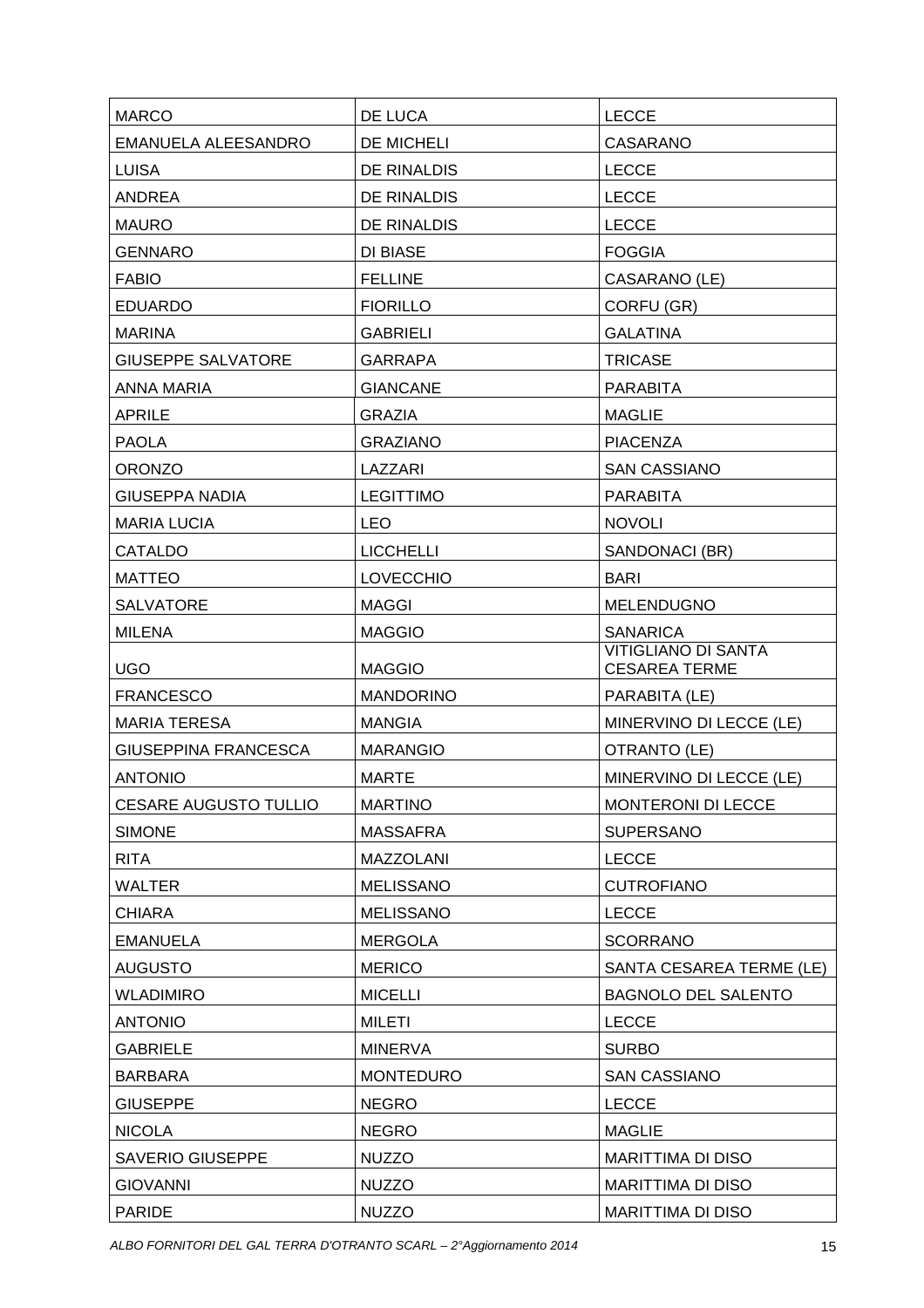| <b>ALESSIA</b>                            | <b>NUZZO</b>      | MARITTIMA DI DISO (LE)                             |
|-------------------------------------------|-------------------|----------------------------------------------------|
| <b>ILARIA</b>                             | <b>NUZZO</b>      | MARITTIMA DI DISO (LE)                             |
| <b>PIERFAUSTO</b>                         | <b>PAGLIARA</b>   | CASTRÌ DI LECCE                                    |
| <b>LUCIA</b>                              | <b>PAGLIONE</b>   | <b>LECCE</b>                                       |
| <b>SERGIO</b>                             | <b>PALAGIANO</b>  | <b>TARANTO</b>                                     |
| <b>LUCA</b>                               | <b>PERSANO</b>    | <b>CAVALLINO</b>                                   |
| <b>DONATELLA</b>                          | <b>PETRACCA</b>   | CASARANO                                           |
| <b>SERENA</b>                             | <b>PETRANCA</b>   | MAGLIE (LE)                                        |
| <b>LUCA</b>                               | <b>PICCINNO</b>   | <b>SUPERSANO</b>                                   |
| <b>ROMINA</b>                             | <b>PORCHEDDU</b>  | CORIGLIANO D'OTRANTO (LE)                          |
| <b>GIORGIO</b>                            | POTI'             | <b>MELENDUGNO</b>                                  |
| <b>LUIGI</b>                              | <b>PRIMICERI</b>  | CASARANO (LE)                                      |
| PIETRO ITALO                              | QUARANTA          | <b>MARITTIMA DI DISO</b>                           |
| <b>ANTONIO RAFFAELE</b><br><b>AUGUSTO</b> | <b>QUARANTA</b>   | <b>MARITTIMA DI DISO</b>                           |
| <b>MAURIZIO</b>                           | <b>QUARTA</b>     | MONTERONI DI LECCE                                 |
| <b>LAURA</b>                              | <b>RATANO</b>     | <b>ACQUARICA DEL CAPO</b>                          |
| <b>ROCCO</b>                              | <b>RIZZO</b>      | <b>CASTRO</b>                                      |
| <b>GIORGIO OLINDO</b>                     | <b>RIZZO</b>      | <b>ORTELLE</b>                                     |
| ARIANNA ELENA                             | <b>RIZZO</b>      | SAN CASSIANO (LE)                                  |
| ANGELA                                    | <b>RIZZO</b>      | <b>LECCE</b>                                       |
| <b>GIOVANNI</b>                           | <b>ROSSO</b>      | <b>BARI</b>                                        |
| <b>ANASTASIA</b>                          | <b>SALVATORE</b>  | MAGLIE                                             |
| <b>SERGIO</b>                             | <b>SCHITO</b>     | <b>OTRANTO</b>                                     |
| <b>MORENA</b>                             | <b>SCRASCIA</b>   | <b>CUTROFIANO (LE)</b>                             |
| <b>MICHELE</b>                            | <b>SGOBBA</b>     | ALBERBELLO                                         |
| <b>FRANCESCO</b>                          |                   |                                                    |
|                                           | <b>SISCI</b>      | <b>LECCE</b>                                       |
| <b>ANNA CELENIA</b>                       | <b>SOLDA</b>      | POGGIRADO (LE)                                     |
| ANDREA FRANCESCO                          | <b>SOLOMBRINO</b> | <b>LECCE</b>                                       |
| <b>FILIPPO</b>                            | <b>SPARRO</b>     | CAVALLINO (LE)                                     |
| <b>ANTONIO</b>                            | <b>STEA</b>       | CASARANO (LE)                                      |
| <b>MARIO</b>                              | <b>STEFANELLI</b> | <b>OTRANTO</b>                                     |
| <b>ROSSELLA</b>                           | <b>STEFANO</b>    | <b>CASAMASSELLA DI UGGIANO</b><br><b>LA CHIESA</b> |
| <b>GABRIELLA</b>                          | <b>STICCHI</b>    | MAGLIE (LE)                                        |
| <b>PAOLO</b>                              | <b>STICCHI</b>    | <b>LECCE</b>                                       |
| <b>DONATELLA</b>                          | <b>STRAMBACI</b>  | <b>SAN CASSIANO</b>                                |
| <b>SALVATORE</b>                          | <b>TAFURO</b>     | PRESICCE (LE)                                      |
| <b>CINZIA</b>                             | <b>TARANTINO</b>  | LEQUILE (LE)                                       |
| <b>DANIELA</b>                            | <b>TOMA</b>       | <b>MAGLIE</b>                                      |
| <b>FRANCESCO</b>                          | <b>TONDO</b>      | <b>OTRANTO</b>                                     |